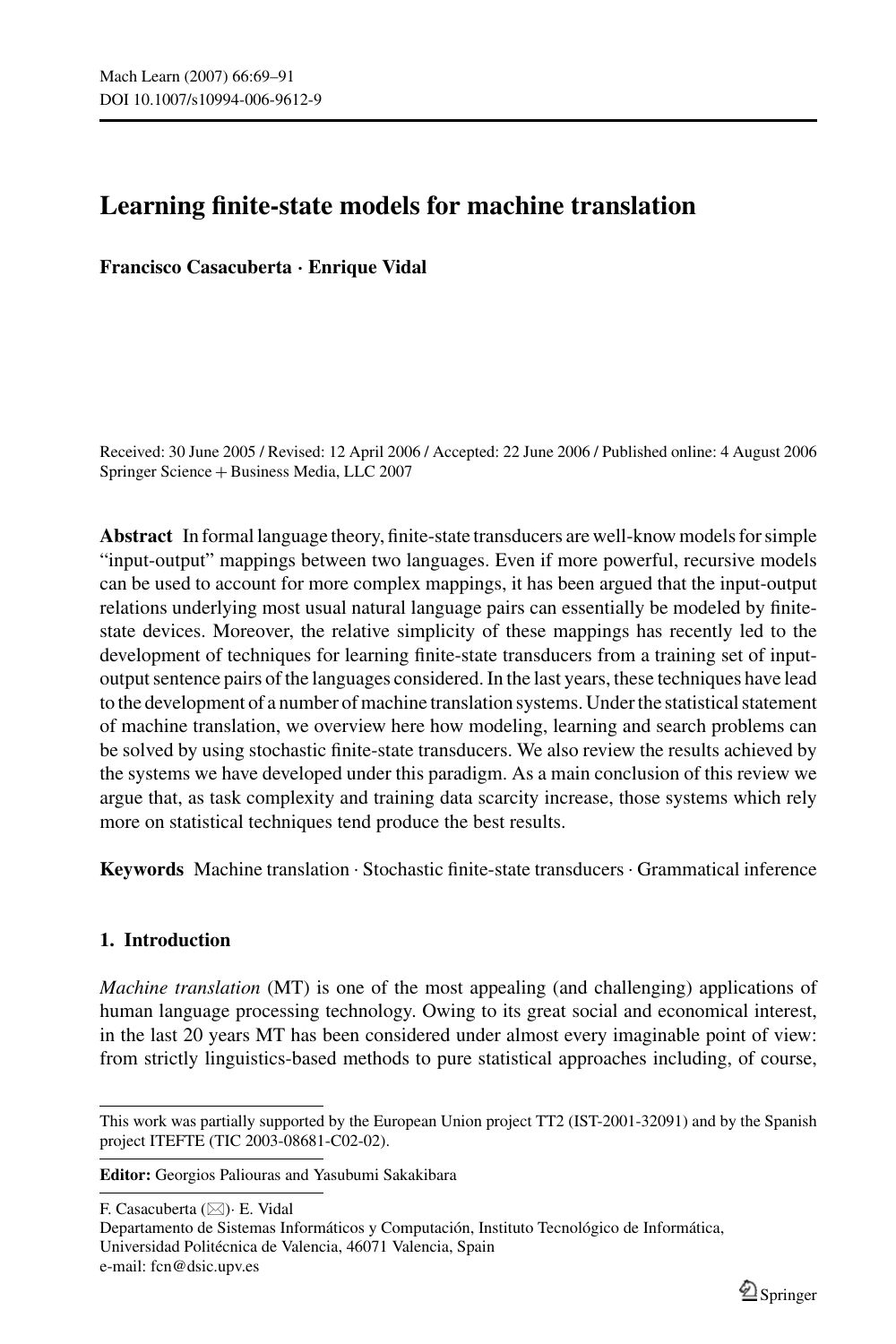formal language theory and the corresponding learning paradigm, *grammatical inference* (GI). Different degrees of success have been achieved so far using these approaches.

Basic MT consists in transforming text from a source language into a target language, but several extensions to this framework have been considered. Among the most interesting of these extensions are *speech-to-speech* MT (STSMT) and *computer assisted* (human) *translation* (CAT). In STSMT, which is generally considered significantly harder than pure text MT, the system has to accept a source-language utterance and produce corresponding human-understandable target-language speech. In CAT, on the other hand, the input is sourcelanguage text and both the system and the human translator have to collaborate with each other in an attempt to produce high quality target text.

Nowadays, the so called *statistical approach to machine translation* (SMT) is one of the most successful approaches. This success is mainly due to the fact that the corresponding models can be automatically learned from bilingual training data (Brown et al., 1990, 1993). Basically, the models in SMT aim to characterize the statistical relations between pairs of single words (Brown et al., 1993; Ney et al., 2000) or sequences of words (or *phrases*) (Tom´as & Casacuberta, 2001; Och & Ney, 2004; Zens & Ney, 2004) from the languages considered. One of the main problems with such models is the lack of efficient algorithms both for learning and for performing the translation of new sentences (searching). In practice, for the most sophisticated models, only heuristic approximations have been implemented for training (Brown et al., 1993; Ney et al., 2000), based on (approximations to) the *expectation–maximization* (EM) algorithm (Och & Ney, 2003). The search with these models is also a computationally difficult problem (Knight, 1999) and only suboptimal solutions are available. Some of these approximations are based on A∗-like techniques (Berger et al., 1996), greedy algorithms (Germann, 2003) and/or dynamic-programming strategies (Tillmann & Ney, 2003). Syntactic aspects of the language can also be incorporated in this framework (Charniak, Knight, & Yamada, 2003).

Several public-domain toolkits are available for training these statistical models: the first one was EGYPT, developed by the statistical machine translation team during the summer workshop in 1999 at the Center for Language and Speech Processing, Johns-Hopkins University (Knight et al., 1999). An improved version of this toolkit is GIZA++ (Och & Ney, 2003). Recently, the toolkit THOT has been presented for learning phrase-based models (Ortiz, García-Varea, & Casacuberta, 2005). On the other hand, toolkits implementing search engines for translation are scarce; an example is PHARAOH, a beam search engine for phrase-based models (Koehn, 2004).

We consider here MT, STSMT and CAT models that can be be automatically learned through suitable combinations of GI and statistical methods from training pairs of sentences. More specifically, we focus on *stochastic finite-state transducers* (SFST), which constitute an important family of models within the theory of formal languages (Vidal et al., 2005). With respect to SMT, SFSTs offer the availability of more efficient searching algorithms and the promise of effective, possibly faster learning techniques. On the other hand, SFSTs permit a simple integration with other information sources (such as acoustic models), which makes it easy to apply SFSTs to more difficult tasks such as speech translation (Casacuberta et al., 2004). SFSTs and the corresponding training and search techniques have been studied by several authors, in many cases explicitly motivated by MT applications (Vidal, García,  $\&$ Segarra, 1989; Oncina, García, & Vidal, 1993; Knight & Al-Onaizan, 1998; Alshawi, Bangalore, & Douglas, 2000; Bangalore & Riccardi, 2003; Kumar & Byrne, 2003; Casacuberta & Vidal, 2004; Tsukada & Nagata, 2004; Kumar, Deng, & Byrne, 2006).

Other models that can be considered generalizations of STSTs are the *inversion transduction grammars*(Wu, 1995) and the *head transducers*(Alshawi, Bangalore, & Douglas, 2000).  $\bigcirc$  Springer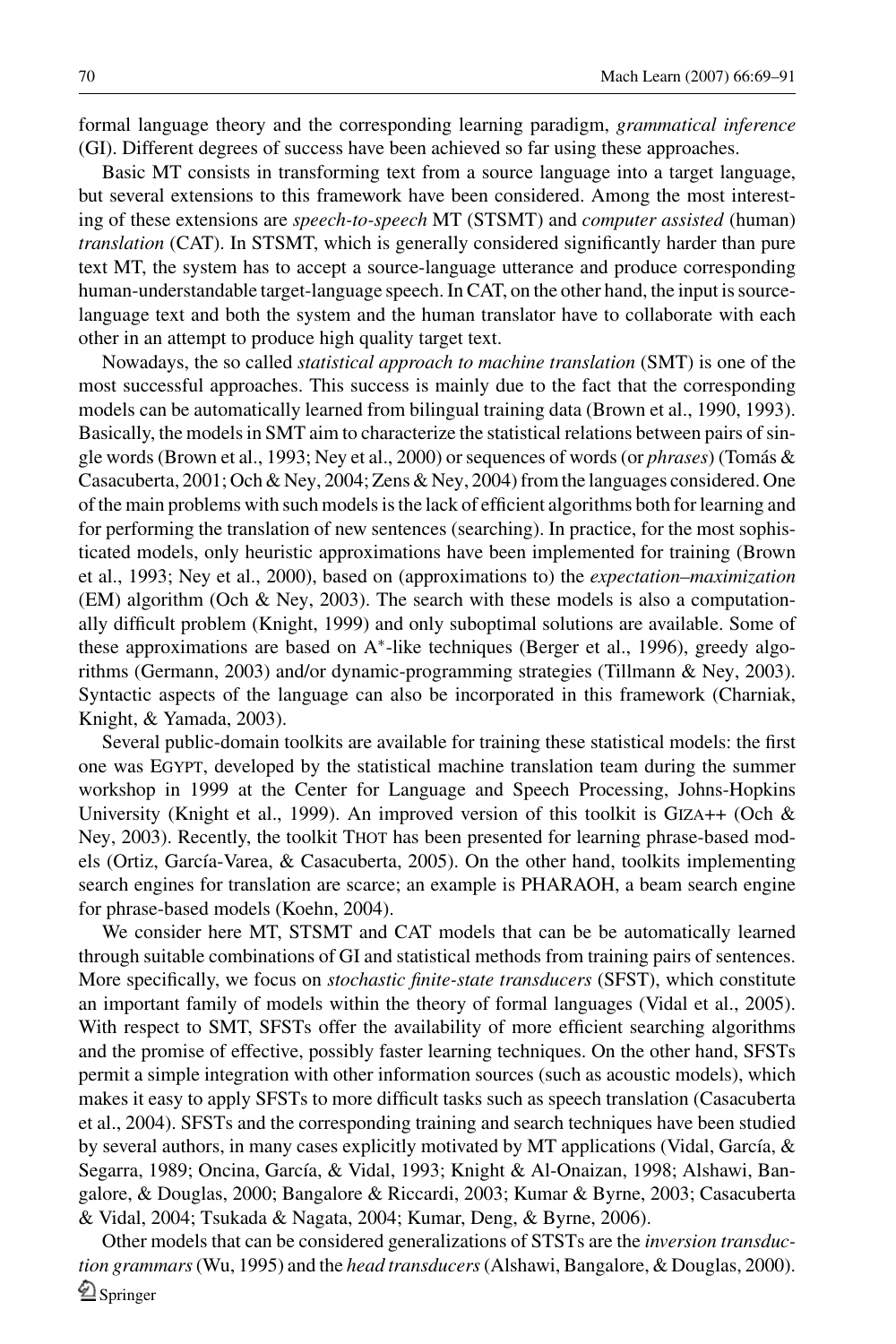These models are theoretically more powerful than SFSTs, but they are more expensive from a computational point of view.

This paper summarizes our work for more than ten years of applied research on SFST learning, mainly aimed at MT applications, which has been supported by several projects funded by National and European agencies, as well as by private companies (Tracom, 1995; Extra, 1997; EuTrans, 2000; SisHiTra, 2001; TransType2, 2001; TeFaTe, 2003). The developments carried out in these projects have always been competitive with other state-of-the-art technologies: from *knowledge-based* and *memory-based*, to *"pure" statistical* techniques. The MT, STSMT and CAT tasks considered in these works have entailed ever increasing demands in task complexity, i.e. larger vocabularies, less restricted domains, more difficult pairs of languages and relatively smaller amounts of training data. So, the present article is devoted to review how our initial, GI-based, SFST learning technology has evolved in order to cope with these growing challenges.

The general (probabilistic) statement of MT problems is presented in Section 2 and the SFSTs are introduced in Section 3. A simple taxonomy of the techniques to infer SFST is introduced in Section 4. Some of these techniques are reviewed in Sections 5 and 6. Section 7 briefly overviews one of the most popular "pure" statistical techniques used in MT, for which some comparative results are presented in Section 9. A summary of the main experiments carried out and the corresponding results are presented in Sections 8 and 9, respectively. Finally, some conclusions are drawn in Section 10.

# **2. General statement of MT problems**

The (*text-to-text*) MT problem can be statistically stated as follows. Given a sentence **s** from a source language, search for a target-language sentence  $\hat{\mathbf{t}}$  which maximizes the posterior probability:<sup>1</sup>

$$
\hat{\mathbf{t}} = \underset{\mathbf{t}}{\operatorname{argmax}} \Pr\left(\mathbf{t}|\mathbf{s}\right). \tag{1}
$$

It is commonly accepted that a convenient way to deal with this equation is to transform it by using the Bayes' theorem:

$$
\hat{\mathbf{t}} = \underset{\mathbf{t}}{\operatorname{argmax}} \Pr(\mathbf{t}) \cdot \Pr(\mathbf{s}|\mathbf{t}),\tag{2}
$$

where Pr(**t**) is a target *language model* –which gives high probability to well formed target sentences– and Pr(**s**|**t**) accounts for source-target word(-position) relations and is based on *stochastic dictionaries* and *alignment models* (Brown et al., 1993; Ney et al., 2000; Och & Ney, 2003). These models have been extended to model alignments between word sequences instead of single words (Tomás & Casacuberta, 2001; Marcu & Wong, 2002; Zens, Och, & Ney, 2002; Och & Ney, 2004).

Alternatively, the conditional distribution in Eq. (1) can be transformed into a joint distribution:

$$
\hat{\mathbf{t}} = \underset{\mathbf{t}}{\operatorname{argmax}} \Pr(\mathbf{s}, \mathbf{t}),\tag{3}
$$

<sup>&</sup>lt;sup>1</sup> For simplicity,  $Pr(X = x)$  and  $Pr(X = x | Y = y)$  are denoted as  $Pr(x)$  and  $Pr(x | y)$ .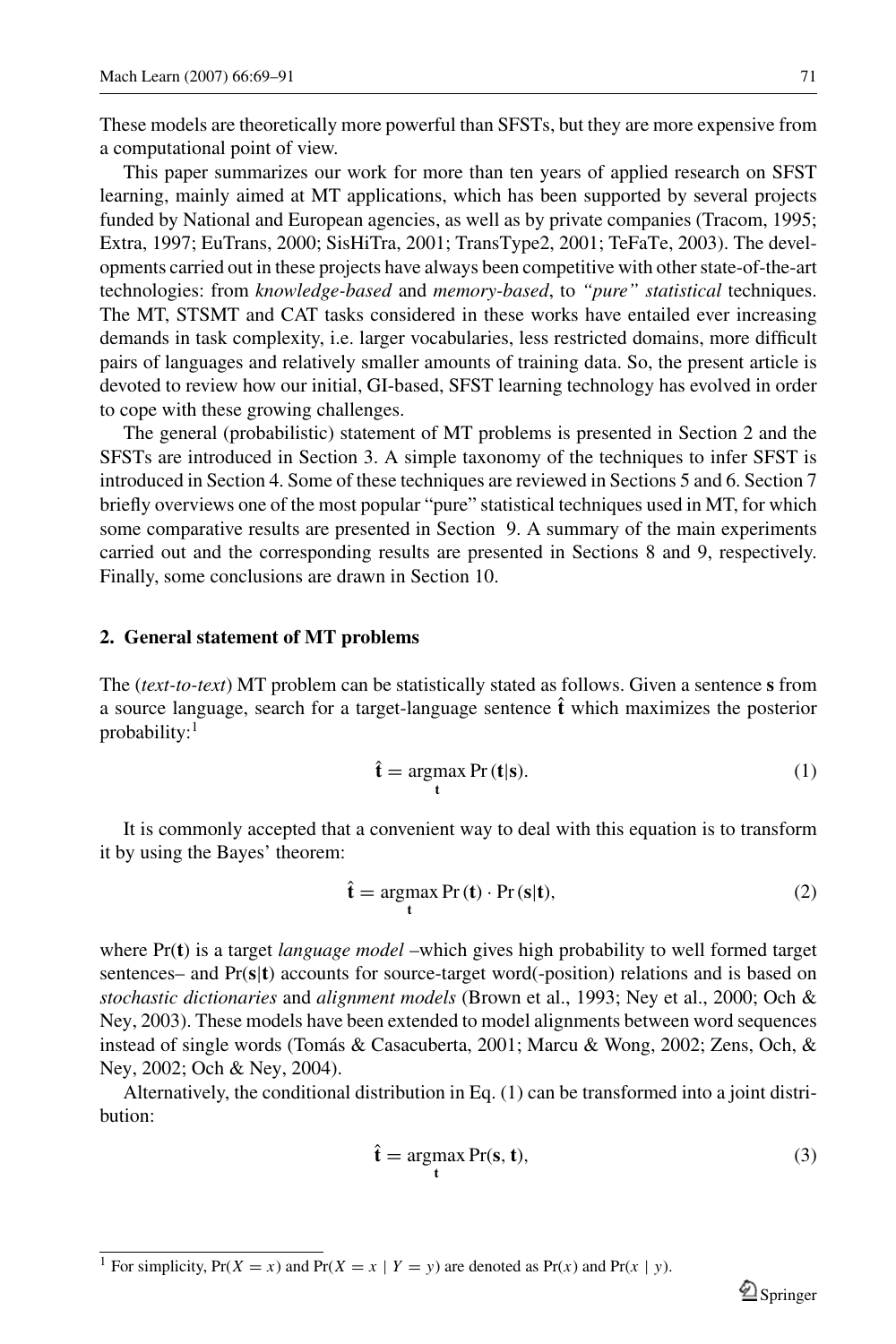which, among other possibilities, can be adequately modeled by means of SFSTs. This is the kind of models considered in the present work. As previously mentioned, one attractive feature of these models is that a good approximate solution to Eq. (3) can be efficiently obtained by the well-known *Viterbi algorithm* (Picó & Casacuberta, 2001).

Let us now consider the STSMT problem. Here, an acoustic representation of a sourcelanguage utterance **x** is available and the problem is to search for a target-language sentence ˆ**t** that maximizes the posterior probability:<sup>2</sup>

$$
\hat{\mathbf{t}} = \underset{\mathbf{t}}{\operatorname{argmax}} \Pr(\mathbf{t} | \mathbf{x}).\tag{4}
$$

Every possible decoding of a source utterance **x** in the source language can be considered as the value of a hidden variable,**s**(Casacuberta et al., 2004). Therefore, assuming that Pr(**x**|**s**, **t**) does not depend on **t**, Eq. (4) can be rewritten as:

$$
\hat{\mathbf{t}} = \underset{\mathbf{t}}{\operatorname{argmax}} \sum_{\mathbf{s}} \Pr(\mathbf{s}, \mathbf{t}) \cdot \Pr(\mathbf{x}|\mathbf{s}). \tag{5}
$$

As in plain MT, Pr(**s**, **t**) can be modeled by a SFST. The term Pr(**x**|**s**), on the other hand, can be modeled through *hidden Markov models* (HMM), which are the standard acoustic models in automatic speech recognition (Jelinek, 1998).

Most STSMT systems presented in the last few years are based on a trivial architecture, often called *"serial"* or *"loosely-coupled"*: Source-language speech is first decoded into a sequence of source-language words, using a standard automatic speech recognizer and the resulting source word sequence is translated into a target sentence as in conventional textto-text MT. This architecture constitutes a very crude approximation to Eq. (5) (Casacuberta et al., 2004). However, if the underlying source–target mapping is modeled by a SFST, the *integrated architecture*, where all the acoustic, syntactic and translation models are tightly combined into a single (maybe huge) finite-state model, allows for a potentially better approximation. Moreover, the *Viterbi algorithm* can also be used thanks to the homogeneous finite-state nature of both SFST and HMMs.

Finally, let us consider a simple statement of CAT (Langlais, Foster, & Lapalme, 2000). Given a source text **s** and a fixed *prefix* of the target sentence  $t_p$  –previously validated by the human translator–, the problem is to search for a *suffix* of the target sentence  $\hat{\mathbf{t}}_s$  that maximizes the posterior probability:

$$
\hat{\mathbf{t}}_s = \underset{\mathbf{t}_s}{\operatorname{argmax}} \Pr(\mathbf{t}_s | \mathbf{s}, \mathbf{t}_p). \tag{6}
$$

This equation can be equivalently written as:

$$
\hat{\mathbf{t}}_s = \underset{\mathbf{t}_s}{\operatorname{argmax}} \Pr(\mathbf{s}, \mathbf{t}_p, \mathbf{t}_s). \tag{7}
$$

Equation  $(7)$  is similar to Eq.  $(3)$ , but here the maximization is constrained to a set of suffixes, rather than full sentences. As in Eq. (3), this joint distribution can be adequately modeled by means of SFSTs and the Viterbi algorithm can be adequately adapted for searching (Civera et al., 2004).

<sup>&</sup>lt;sup>2</sup> From  $\hat{\mathbf{t}}$ , a *text-to-speech* synthesizer can be used to produce a target utterance.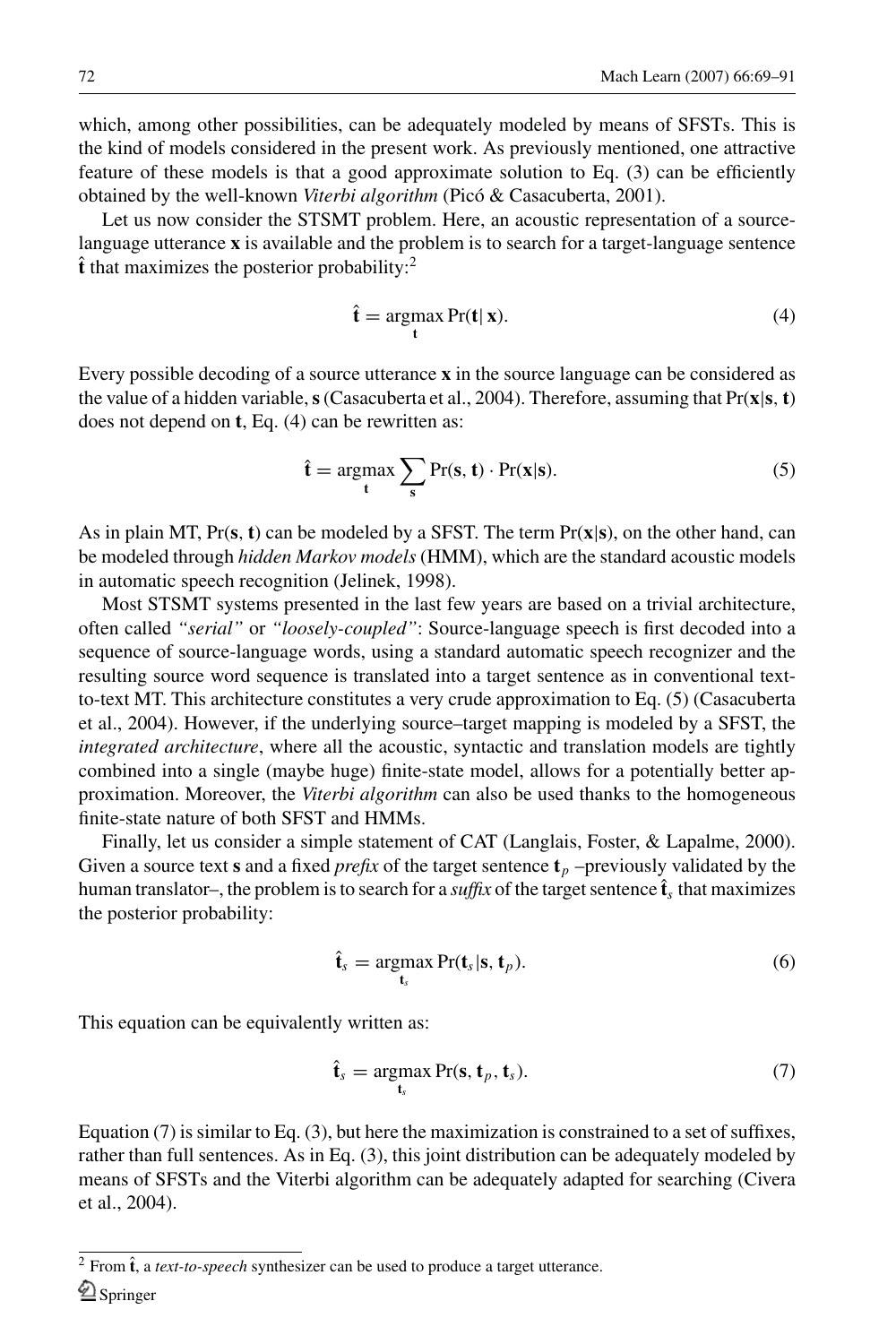All the above problem statements share the common *learning problem* of estimating Pr(**s**, **t**), which can be approached by training a SFST from a parallel text corpus. This will be discussed in detail in the following sections.

# **3. Stochastic finite-state transducers**

Stochastic finite-state transducers (SFST) are similar to stochastic finite-state grammars or automata, but in this case two different alphabets are involved: Source and target alphabets. Each transition in a SFST has attached a source word and a (possible empty) string of target words.<sup>3</sup> A SFST  $\mathcal{T}_P$  is defined as tuple  $\langle \Sigma, \Delta, Q, q_0, p, f \rangle$ , where (Vidal et al., 2005):

- $\Sigma$  is a finite set of *source (input)* words;
- $\Delta$  is a finite set of *target (output) words*;
- *Q* is a finite set of *states*
- $-q_0 \in Q$  is the *initial state* and

 $- p : Q \times \Sigma \times \Delta^* \times Q \rightarrow [0, 1]$  is a *transition probability function* 

 $- f : Q \rightarrow [0, 1]$  is a *final-state probability function* 

The functions *p* and *f* must verify:

$$
\forall q \in Q, \quad f(q) \quad + \sum_{(s,\tilde{t},q') \in \Sigma \times \Delta^* \times Q} p(q,s,\tilde{t},q') = 1. \tag{8}
$$

The non-probabilistic counterpart  $\mathcal T$  of a given a SFST  $\mathcal T_P$ , called *characteristic finite-state transducer of*  $T_P$  (FST), can be defined. The *transitions* are those tuples in  $Q \times \Sigma \times \Delta^* \times Q$ with probability greater than zero and the *set of final states* are those states in *Q* with final-state probability greater than zero.

Given  $T_P$ , a *translation form* with *I* transitions associated with the *translation pair* (**s**, **t**) ∈  $\Sigma^* \times \Delta^*$  is a sequence of transitions  $\phi = (q_0, s_1, \tilde{t}_1, q_1)$   $(q_1, s_2, \tilde{t}_2, q_2)$   $(q_2, s_3, \tilde{t}_3, q_3)$ ...  $(q_{I-1}, s_I, \tilde{t}_I, q_I)$ , such that  $s_1 s_2 \ldots s_I = s$  and  $\tilde{t}_1 \tilde{t}_2 \ldots \tilde{t}_I = t$ . Its probability is the product of the corresponding transition probabilities, times the final-state probability of the last state in the sequence:

$$
Pr_{T_P}(\phi) = \prod_{i=1}^{I} p(q_{i-1}, s_i, \tilde{t}_i, q_i) \cdot f(q_I).
$$
 (9)

The set of translations forms associated with a translation pair (**s**, **t**) with probability higher than zero is denoted as  $\Phi(s, t)$ .

The *probability of a translation pair* (s, t) according to  $T_p$  is then defined as the sum of the probabilities of all the translation forms associated with (**s**, **t**):

$$
\Pr_{\mathcal{T}_P}(\mathbf{s}, \mathbf{t}) = \sum_{\forall \phi \in \Phi(\mathbf{s}, \mathbf{t})} \Pr_{\mathcal{T}_P}(\phi) . \tag{10}
$$

If  $T_P$  has no useless states,  $Pr_{T_P}(s, t)$  describes a probability distribution on  $\Sigma^* \times \Delta^*$ which is called *stochastic finite-state translation*. This distribution is used to model the

<sup>&</sup>lt;sup>3</sup> The term "word" is used to refer a single token as in MT i.e. a "symbol" in formal language theory.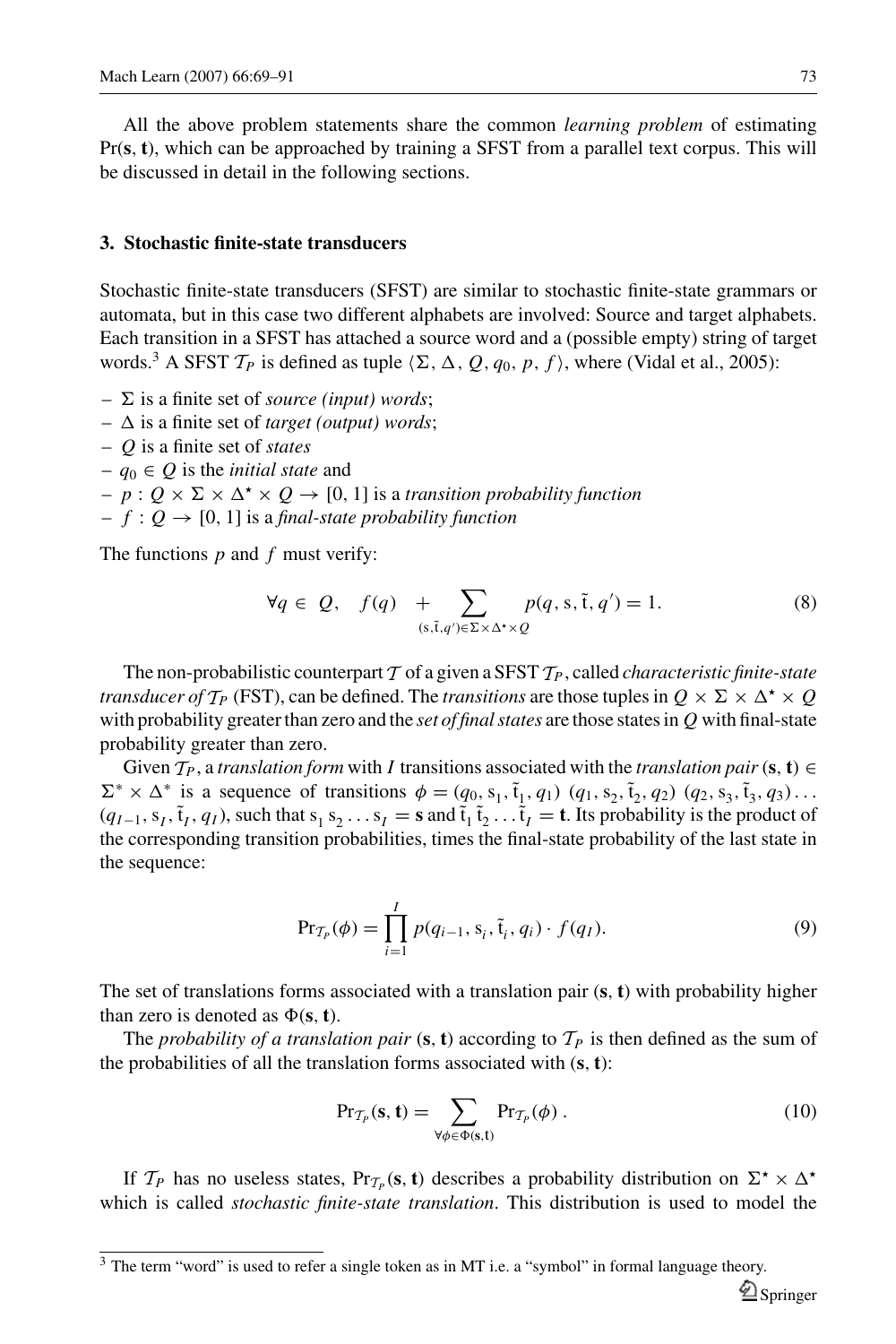joint probability introduced in Eq. (3) of the previous section. The terms *regular* or, more properly, *rational* translations are also often used in the scientific literature to refer to (the non-probabilistic counterpart of) these mappings (Berstel, 1979).

Any SFST has two embedded stochastic regular languages, one for the source alphabet and another for the target alphabet. These languages correspond to the two marginals (Pr*<sup>i</sup>* and Pr*o*) of the joint distribution modeled by the the SFST:

$$
\text{Pr}_i(s) = \sum_{\mathbf{t} \in \Delta^\star} \text{Pr}(s, \mathbf{t}), \quad \text{Pr}_o(\mathbf{t}) = \sum_{s \in \Sigma^\star} \text{Pr}(s, \mathbf{t}).
$$

In practice, the corresponding source or target finite-state grammars are obtained from the finite-state transducer by dropping the target or source words of each transition, respectively.

A particularly interesting transducer model is the *subsequential transducer (SST)* which is a finite-state transducer with the basic restriction of being deterministic (Vilar, 2000). This implies that if two transitions have the same starting state and the same source word, then both ending states are the same state and both the target strings are also the same target string. In addition, SSTs can produce a target substring when the end of the input string has been detected.

SFSTs exhibit properties and problems similar to those exhibited by stochastic regular languages. One of these properties is the formal basis of the GIATI technique for transducer inference presented in Section 6.2. It can be stated as the following theorem (Casacuberta, Vidal, & Picó, 2005): *Every stochastic finite-state translation can be obtained from a stochastic regular language and two morphisms*. This is a weaker version of the stochastic extension (Casacuberta, Vidal, & Picó, 2005) of a classical morphism theorem (Berstel, 1979): *Every rational translation can be obtained from a local language and two alphabetic morphisms*, where a *local language* is defined by a set of permitted two-word segments (and therefore a *stochastic local language* is equivalent to a *bigram distribution* (Vidal et al., 2005)). In both cases, the morphisms allow for building the components of a pair of the finite-state translation from a string of the corresponding local language (Casacuberta, Vidal,  $&$  Picó, 2005).

By using a SFST  $T_p$  to approach the joint distribution  $Pr(s, t)$ , Eq. (3) is rewritten as:

$$
\hat{\mathbf{t}} = \underset{\mathbf{t} \in \Delta^*}{\operatorname{argmax}} \Pr_{\mathcal{T}_P}(\mathbf{s}, \mathbf{t}).\tag{11}
$$

That is, given  $\mathcal{T}_P$  and  $\mathbf{s} \in \Sigma^*$ , search for a target string  $\hat{\mathbf{t}}$  which maximizes  $Pr_{\mathcal{T}_P}(\mathbf{s}, \mathbf{t})$ . While this *SFST stochastic translation problem* is proved to be **NP**-Hard (Casacuberta and de la Higuera, 2000), a generally good approximation can be obtained in polynomial time through a simple extension of the Viterbi algorithm (Picó & Casacuberta, 2001). This approximation consists in replacing the sum operator in Eq. (10) with the maximum operator:

$$
\Pr_{\mathcal{T}_P}(\mathbf{s}, \mathbf{t}) \approx \widehat{\Pr}_{\mathcal{T}_P}(\mathbf{s}, \mathbf{t}) = \max_{\forall \phi \in \Phi(\mathbf{s}, \mathbf{t})} \Pr_{\mathcal{T}_P}(\phi). \tag{12}
$$

This approximation to the SFST stochastic translation problem permits the computation of the optimal translation form (with respect to Eq. (12)) in linear time with the number of source words. The translation of the given source sentence is then approached as the sequence of target strings which appear in this optimal translation form.

 $\mathcal{D}_{\text{Springer}}$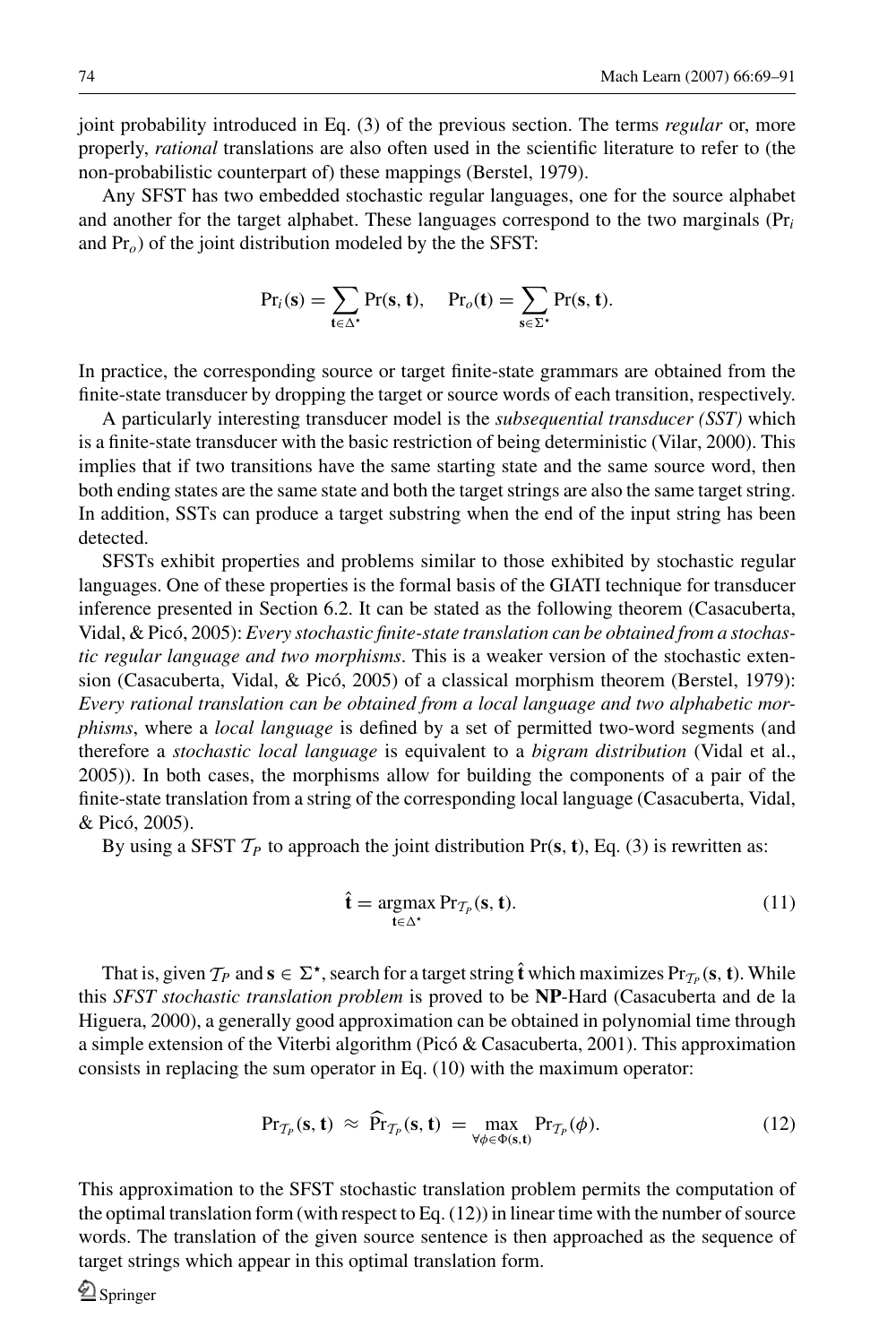## **4. Learning stochastic finite-state transducers**

Following the statistical framework adopted in the previous sections, three main families of techniques can be used to learn a SFST from a parallel corpus of source-target sentences:

- *Traditional syntactic pattern recognition paradigm*: (a) Learn the SFST structure or "topology" (the *characteristic transducer*) and (b) Estimate its probabilities from the same data.
- *Hybrid methods*: Under the *traditional* paradigm, use statistical methods to guide the structure learning.
- *Pure statistical approach*: (a) Adequately parameterize the SFST structure and consider it as a hidden variable and (b) estimate everything by expectation maximization (EM).

To estimate the probabilities in the *traditional* approach, *maximum likelihood* or other possible criteria can be used (Picó & Casacuberta, 2001). As in every estimation problem, an important issue is the modeling of unseen events. In our case, a general approach to this *smoothing* problem consists in using *stochastic error-correcting parsing* (Amengual & Vidal, 1998; Amengual et al., 2001). In this case, an explicit error model (for example, the classical substitution/insertion/deletion errors) is assumed and its parameters estimated from training data. Alternatively, smoothing techniques borrowed from the field of language modeling (Ney et al., 1997) can be used. There are two known possibilities to apply these techniques: Either within of the process of learning both the structural and probabilistic SFST components (Casacuberta & Vidal, 2004), or in the estimation of the probabilities of the SFST themselves (Llorens, Vilar, & Casacuberta, 2002). In the first case, the smoothed model generated within the learning process is exported to the final SFST. The second case is a generalization of the methods proposed for *n*-grams models. In each state of a *n*-gram model there is only one equivalent class of paths that arrive to the state. In the states of automata and finite-state transducers, there can be more than one equivalent class of paths.

We should mention that the computational demands of all the (structural) learning and (statistical) estimation techniques here considered is *low*; typically they exhibit (close to) *linear complexity* with the size of the training data. Given the huge training corpora generally needed in real MT applications, only low-cost learning and estimation algorithms can be afforded in practice. Therefore we will not further discuss these computational details. Instead, we will be interested in the relative amounts of training data required by the different techniques in order to achieve reasonable generalizations.

# **5. Traditional syntactic pattern recognition paradigm: OSTIA**

The formal model of translation used in this section is the SST. Thanks to the capability of producing output substrings in its (final) states, a sub-sequential transducer can delay the output of target words until enough source words have been seen to determine a correct output. Therefore, the states of a SST hold the "memory" of the part of the sentence seen so far. This allows the whole context of a word to be taken into account, if necessary, for the translation of the next word. A very efficient technique for automatically learning these models from a training set of sentence pairs is the so called *onward subsequential transducer inference algorithm* (OSTIA) (Oncina, García, & Vidal, 1993).

OSTIA starts building up an initial representation of the original paired data in the form of a tree (the *onward prefix tree transducer*). Then appropriate states of this transducer are merged to build a FST in which those transitions sharing some structural properties are merged together in order to generalize the seen samples. To this end, the tree is traversed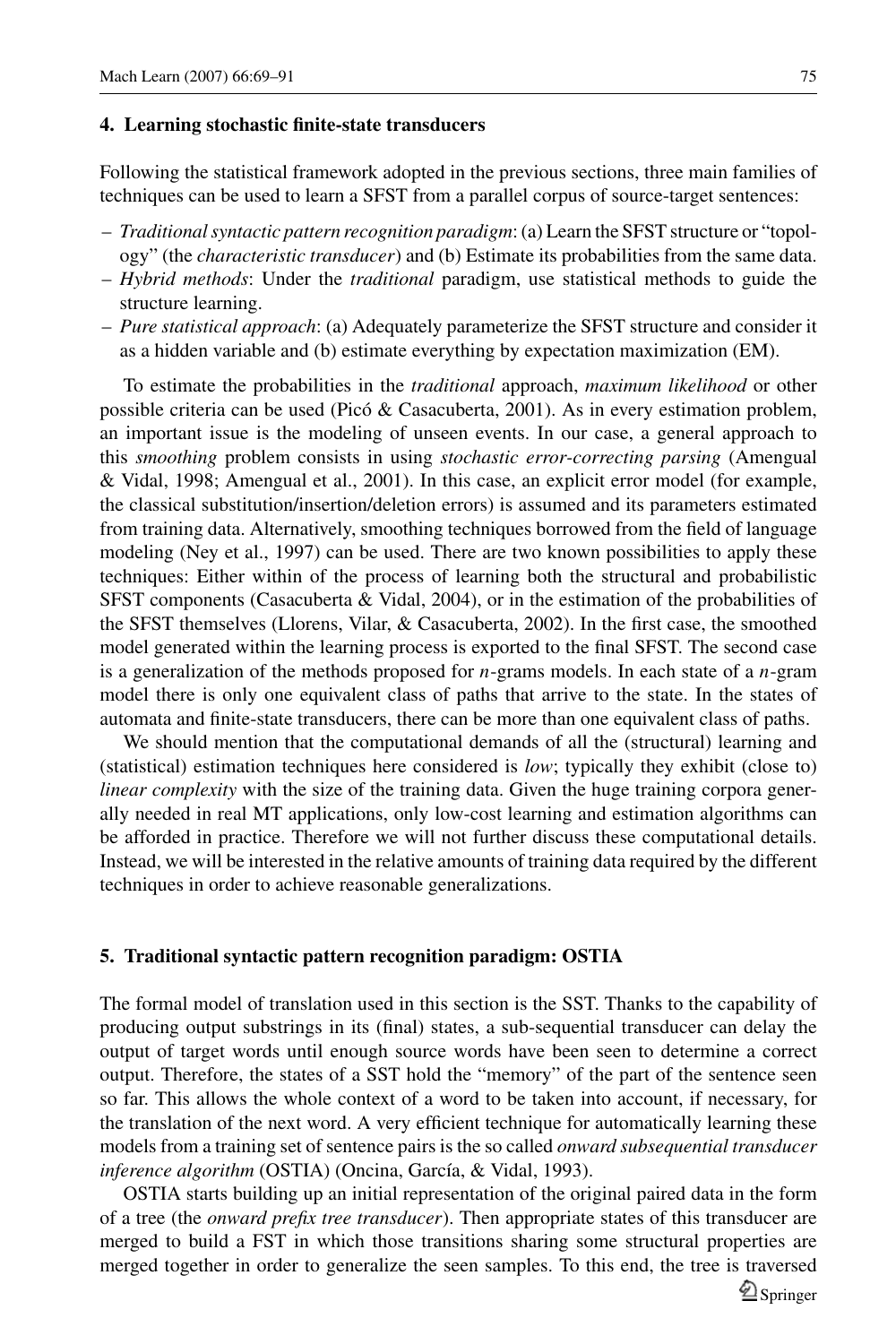level by level and the states in each level are considered to be merged with those previously visited. Only those pairs of states which are compatible according to the output strings of their subtrees are effectively merged. If the training pairs were produced by an unknown SST,  $\tau$ , –which can be considered true, at least for many common pairs of natural languages– and the amount of training data is sufficiently large and/or representative, then OSTIA is guaranteed to converge to a canonical (*onward*) SST which generates the same translation pairs as  $T$  (Oncina, García, & Vidal, 1993).

The state merging process followed by OSTIA tries to generalize the training pairs as much as possible. This often leads to very compact transducers which adequately translate correct source text of the learned task into the target language. However, this compactness often entails an excessive generalization of the source and the target languages, allowing meaningless source sentences to be accepted, and even worse target sentences to be produced. This is not a problem for perfectly correct source text, but becomes important when not exactly correct text or speech is to be used as input.

A possible way to overcome this problem consists in further restricting state merging so that the resulting SST only accepts source sentences and produces target sentences that are consistent with given source and target (regular) language models. These models are known as *domain* and *range* language models, respectively. A version of OSTIA called OSTIA-DR (Oncina & Var´o, 1996; Castellanos et al., 1998) enforces these restrictions in the learning process. *N*-grams (Jelinek, 1998), generally trained from the source and target sentences in the given corpus, are usually adopted as domain and range language models for OSTIA-DR.

OSTIA and OSTIA-DR have been applied to many relatively simple MT tasks, including speech-input MT. Results will be reported in Section 9.

### **6. Hybrid methods: OMEGA and GIATI**

OSTIA has proved able to learn adequate transducers for real (albeit limited) tasks if a sufficiently large amount of training pairs is available. However, as the amount of training data shrinks, its performance drops dramatically. Clearly, in order to convey enough information to learn structurally rich transducers, prohibitively large amounts of examples are required. Therefore, in order to render training data demands realistic, additional, explicit information about the relation of source-target words involved in the translation seems to be needed. The two techniques discussed in this section are explicitly based on this idea.

## 6.1. OMEGA

This algorithm, called "OSTIA modified for employing guarantees and alignments" (OMEGA) (Vilar, 2000), is an improvement over OSTIA-DR to learn SSTs.

As with OSTIA, there are two main training phases: building an initial tree from the training pairs and state-merging. Apart from the OSTIA-DR state-merging restrictions, including those derived from (*n*-gram) source and target language models, two additional knowledge sources can be employed to avoid overgeneralisation: a *bilingual dictionary* and/or *word alignments*. They are used to label each state of the initial tree with two sets of target words called *"guarantees"* and *"needs"*. The state-merging process is then further constrained by the information contained in these sets (Vilar, 2000). This ensures that target words will never be produced before having seen the source words they are translation of.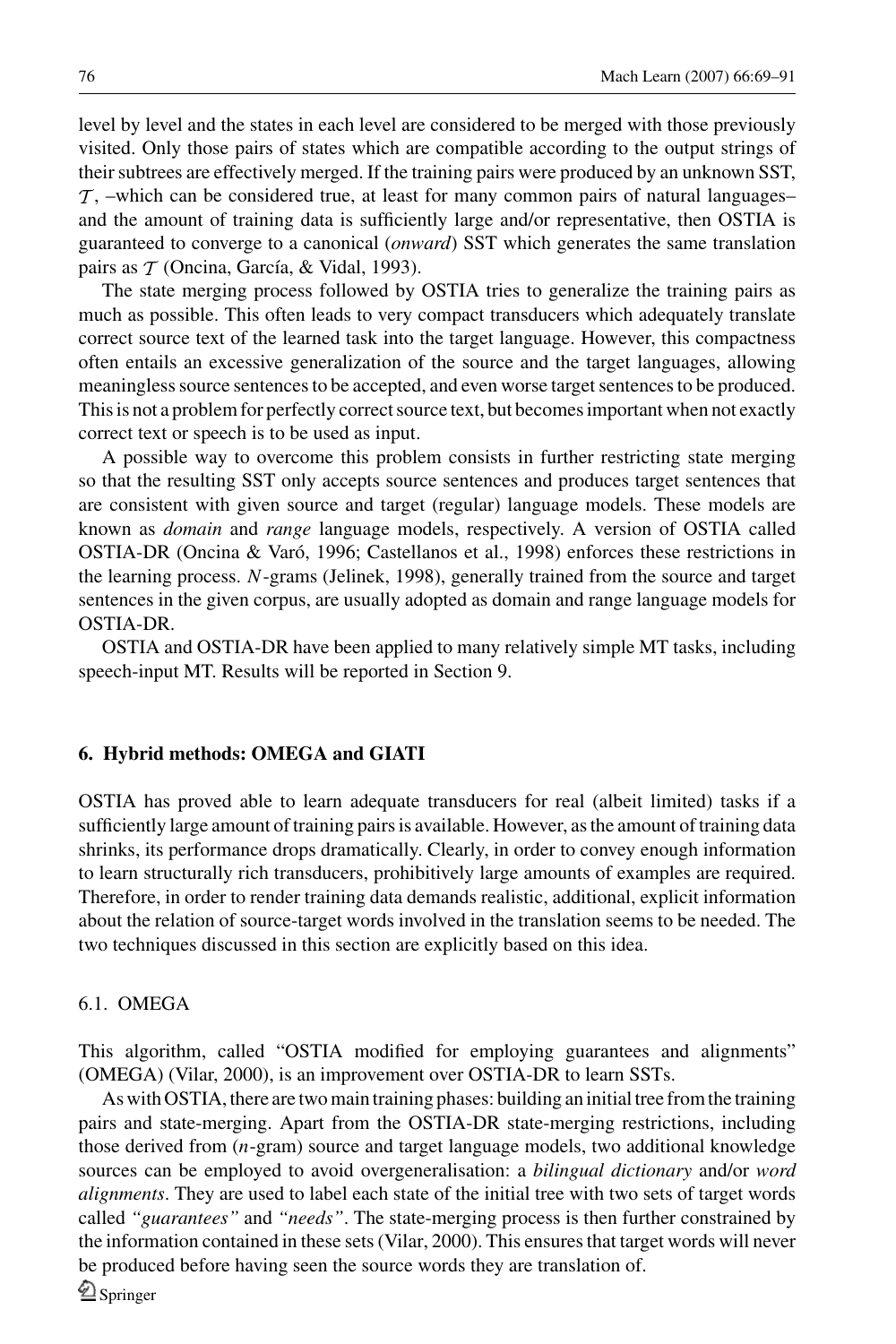These dictionaries and alignments can be obtained from the training pairs by means of pure statistical methods such as those described in Brown et al. (1993) and Och and Ney (2003).

Results obtained using OMEGA both for MT and STSMT will be reported in Section 9. Overall, OMEGA has proved adequate to cope with low and moderate-difficulty tasks. However, as task complexity increases, results degrade rather sharply. This prompted the need for even less data-hungry transducer learning techniques, leading to the approach discussed below.

# 6.2. GIATI

The finite-state models underlying both OSTIA(-DR) and OMEGA rely on delaying the output of target words until enough source text have been seen to guarantee a correct output. In fact, every finite-state device must rely on a similar principle as applied to MT. This delaying process can be seen from a different point of view involving a *left-to-right bilingual segmentation* of the source and target sentences: Each sequence of source words we have to wait for, determines a *source segment*, while the corresponding sequence of target words constitutes the associated *target segment*.

For most language pairs of interest, these segments are typically rather short; less then five words on the average in many cases. Therefore, we can capitalize on this fact to develop transducer learning techniques that explicitly rely on left-to-right segmentations of the training pairs. While this idea can be considered unacceptable from a linguistic point of view, it is quite reasonable in practice. MT techniques can take advantage of the word-order flexibility allowed in many languages and of the fact that the system output sentences are aimed at being acceptable by human beings. For instance, an English sentence such as *"can you give me the keys to my room, please?"* can be translated into Spanish as *"por favor, ¿puede darme las llaves de mi habitacion?" ´* , which entails a long-term reordering for the words *"por favor"* and *"please"*. This would prevent any left-to-right segmentation into bilingual segments shorter than the whole sentence pair. However, other adequate Spanish translations are possible, such as *"¿puede darme, por favor, las llaves de mi habitacion?" ´* , or even *"¿puede darme las llaves de mi habitación, por favor?"*, which admit natural left-to-right segmentations into very short bilingual segments. Of course, this kind of flexibility does appear in most training sets, which adds to the difficulty of obtaining good generalizations from the given training pairs. However, as the amount of training data becomes sufficiently large, learning algorithms can find enough instances of the kind of data they can take advantage of in order to produce adequate generalizations.

One of the techniques explicitly based on these ideas is called *grammatical inference and alignments for transducer inference* (GIATI). It was first introduced in Casacuberta (2000) and further developed in Casacuberta, Vidal, and Picó (2005). As in the case of OMEGA, GIATI also makes use of information obtained by means of pure statistical methods. However, in this case, the alignments are used to define the required bilingual segmentations.

More formally speaking, given a finite sample of string pairs, GIATI relies on the twomorphisms theorem mentioned in Section 3, to propose the following steps for the inference of a finite-state transducer:

- 1. Using a left-to-right bilingual segmentation of each training pair of sentences, the pair is appropriately transformed into a single string from an *extended alphabet*, which is composed of pairs of source-target word sequences.
- 2. A stochastic regular grammar, typically an *n*-gram, is inferred from the set of strings obtained in first step.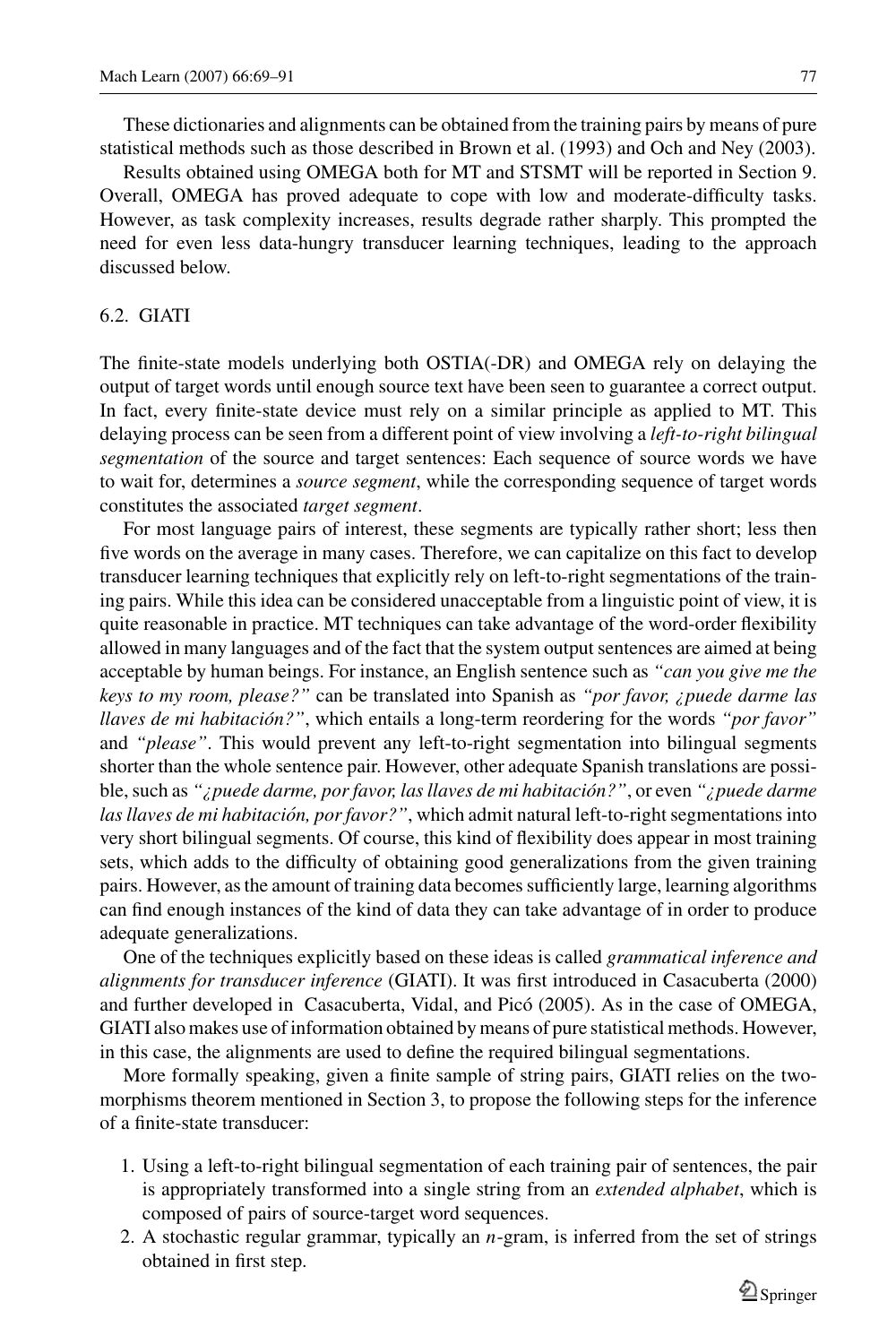3. The terminal words of the grammar rules from the second step are transformed back into source/target word strings by applying adequate morphisms. This converts the stochastic grammars into the learned transducer.

The main problem with this approach is the first (and correspondingly the third) step(s), i.e. to adequately transform a parallel corpus into a string corpus. The transformation of the training pairs must capture the correspondences between words of the input and the output sentences and must permit the implementation of the inverse transformation of the third step. As previously mentioned, this is achieved with the help of bilingual segmentation (Casacuberta & Vidal, 2004).

To illustrate this first step, we will use the pair ("*un coche rojo" , "a red car"*). A suitable word-alignment would align "*un*" with "*a*", "*coche*" with "*car*" and "*rojo*" with "*red*". From this alignment we could naively build the string "*(un,a) (coche,car) (rojo,red)*". However, this would imply a reordering of the words "*red*" and "*car*", difficult to model in the finite-state framework. Instead of reordering, the alignment can be used to produce a left-toright bilingual segmentation into two segments: ("*un*","*a*") and ("*coche rojo*","*red car*"). This segmentation directly yields the single string and the corresponding extended alphabet required for GIATI. Nevertheless, by allowing empty target segments, a simpler segmentation which has proved equivalently adequate in practice, can be produced as follows: If the source segment of a pair has more than one word, the segment is further splitted into several singleword segments, each paired with an empty target string, except the last one, which is paired with the original whole target segment. In our example this results in the three bilingual segment string: "*(un,a) (coche,-) (rojo,red car)*".

The first step of the GIATI technique is based on *statistical alignment models* (Och & Ney, 2003) which are based on functions from source sentence positions to target sentence positions; that is, these models are based on *asymmetric* alignments. Some techniques to symmetrize the alignments have been proposed in Och and Ney (2004) and Tomás, Lloret, & Casacuberta (2005), but only marginal improvements were achieved by applying these techniques to GIATI (Picó, Tomás, & Casacuberta, 2004).

The probabilities associated with the transitions of a SFST learned in this way are just those of the corresponding stochastic regular grammar inferred in *step 2*. Therefore, an interesting feature of GIATI is that it can readily make use of all the smoothing techniques known for *n*grams (Ney et al., 1997) and for stochastic regular grammars (Llorens, Vilar & Casacuberta, 2002). Note, however, that GIATI extended alphabets can be very large, specially for large vocabularies and/or language pairs where left-right alignments are unnatural. In some cases, this may entail severe a data sparseness, which makes the estimation problem difficult to solve, even with the help of the mentioned smoothing techniques. Other interesting properties of GIATI can be found in Casacuberta, Vidal, and Picó (2005).

GIATI has been applied to a variety of translation tasks, leading to good results in many cases. These results will be reported in Section 9.

# **7. Statistical alignment templates**

In the experiments to be presented in the following sections, the results of the SFST approaches described so far will be compared with those obtained by one popular technique which is commonly considered to be among the best techniques available in the "pure" statistical framework. Here we will briefly outline this approach, which is called *statistical alignment templates* (Och & Ney, 2004). It can be considered as representative of the current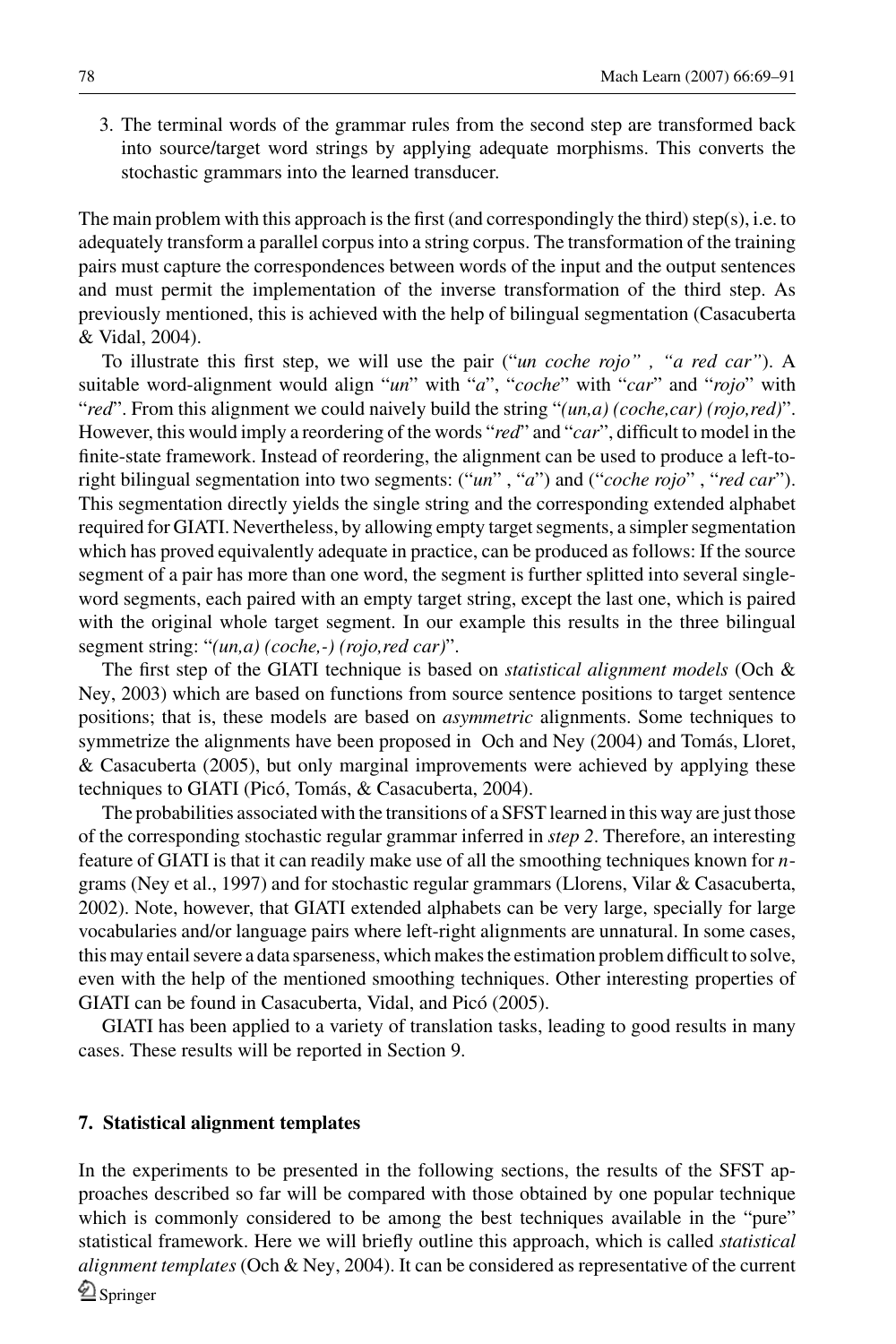tendencies of state-of-the-art statistical MT, where best results are typically obtained using techniques based in *phrases* rather than in individual words (Och & Ney, 2004; Tomás & Casacuberta, 2006).

In this approach, an entire group of adjacent words in the source sentence may be aligned with an entire group of adjacent target words. As a result, the word context has a greater influence and the changes in word order from source to target language can be learned explicitly. The alignment of word groups is carried out through *templates*. A template establishes the alignment (possibly by means of reordering) between two sequences of word classes, which are learned automatically using a bilingual corpus. However, the lexical model, which is an integrated part of each template, is still to be based on word-to-word correspondences (Och & Ney, 2004).

Learning such models consists of three phases: 1) Computation of word alignments (as in the GIATI approach); 2) extraction of bilingual phrases including phrase alignments and 3) generalization of these bilingual phrases to templates by including the word alignments within the templates and by using word classes. These models are usually combined with other complementary models (target language models, etc.) in a log-linear framework. The translation is performed by using a breadth-first graph search algorithm with pruning (Och & Ney, 2004).

# **8. Experimental framework**

The techniques described in the previous sections have been applied to a large variety of MT, STSMT and CAT tasks. In this section the characteristics of the corpora used in the empirical tests with these applications are described, along with the assessment measures adopted to evaluate the quality of the inferred models.

### 8.1. Translation tasks and the corresponding corpora

Here we briefly review some of the MT tasks we have considered and the corresponding bi-text corpora. Table 1 summarizes the main features of these corpora and Table 2 shows corresponding examples of sentence pairs. Most of these corpora were produced or compiled to test the capabilities of systems developed in several MT projects. The data sets belong to

Table 1 Corpora used in the experiments. Languages: En = English, Sp = Spanish, It = Italian, Ba = Basque, Fr = French and Ge = German. Vocabulary sizes are the numbers of *different words*, while training and test sizes are the numbers of *running words*

| Task              | Vocabularies<br>Languages |               | Training sizes | Test sizes    |  |
|-------------------|---------------------------|---------------|----------------|---------------|--|
| Ml t              | Sp / En                   | 29/25         | 128 K / 119 K  | 160 K / 148 K |  |
| EUTRANS-0         | Sp / En                   | 0.7 K / 0.5 K | 4.7 M / 4.8 M  | 35 K / 36 K   |  |
| EUTRANS-I         | Sp / En                   | 0.7 K / 0.5 K | 97 K / 99 K    | 35 K / 36 K   |  |
| EUTRANS-II        | It / $En$                 | 2.5 K / 1.7 K | 55 K / 64 K    | 6.1 K / 7.2 K |  |
| <b>AMETRA-MET</b> | Sp/Ba                     | 0.7 K / 1.3 K | 87 K / 77 K    | 1.3 K / 1.2 K |  |
| TT2-Xrce          | En / Sp                   | 8 K / 12 K    | 0.6 M / 0.7 M  | 8 K / 9 K     |  |
| TT2-Xrce          | En / Fr                   | 8 K / 10 K    | 0.6 M / 0.7 M  | 10 K / 10 K   |  |
| TT2-Xrce          | En / Ge                   | 7 K / 19 K    | 0.6 M / 0.5 M  | 10 K / 10 K   |  |
| TT2-EU            | En / Sp                   | 84 K / 97 K   | 5.9 M / 6.6 M  | 20 K / 23 K   |  |
| TT2-EU            | En / Fr                   | 85 K / 91 K   | 6.0 M / 6.6 M  | 20 K / 23 K   |  |
| TT2-EU            | En / Ge                   | 87 K /153 K   | 6.5 M / 6.1 M  | 20 K / 19 K   |  |

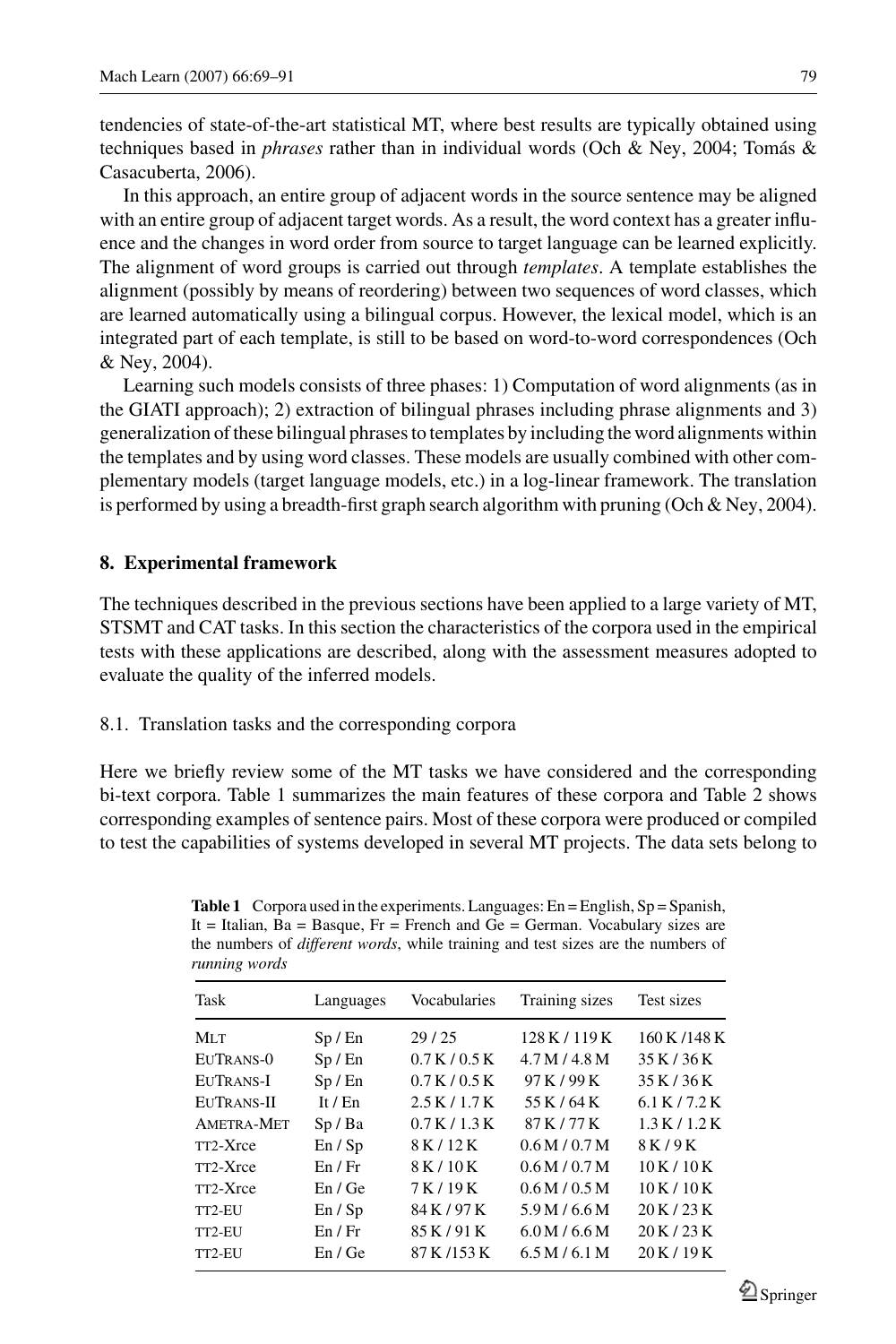#### **Table 2** Examples of sentence pairs from the different corpora

# MLT

- *Spanish:* Se añade un círculo grande y oscuro muy por debajo del círculo pequeño y oscuro y del triángulo.
- *English:* A large dark circle is added far below the small dark circle and the triangle.

#### EUTRANS-0/I

- *Spanish:* Deseamos reservar dos habitaciones individuales con aire acondicionado hasta el próximo viernes.
- English: We want to book two single rooms with air conditioning until next Friday.

#### EUTRANS-II

- *Italian:* Buongiorno senta io avevo prenotato una stanza singola ma non la vorrei piu', vorrei disdire la prenotazione.
- *English:* Good-morning listen I had reserved a single room but I would not like it anymore, I would like to cancel the reservation.

#### AMETRA-MET

- *Spanish:* En la primera mitad del día cielos nubosos a muy nubosos, con lloviznas, sobre todo en el litoral y áreas de montaña y más probables al este.
- *Basque:* Egunaren lehen zatian zerua hodeitsu edo oso hodeitsu azalduko da eta zirimiria botako du, bereziki kostaldean eta mendi inguruetan eta aukera handiagoz ekialdean.

#### TT2-XRCE

- *English:* Although these two types of scan jobs do not require network rights for the users, the appropriate distribution template(s) must first be created by the system a dministrator or a template user.
- *Spanish:* A pesar de que estos dos tipos de trabajos de exploración no requieren derechos de red para los usuarios, el administrador del sistema o el usuario de la plantilla deberán crear primero las plantillas de distribución apropiadas.
- German: Obwohl bei diesen beiden Auftragsarten kein e Netzwerkrechte für den Benutzer nötig sind, müssen die geeigneten Verteilerpro file erst vom Systemadministrator oder einem Profilbenutzer erstellt werden.
- *French:* Bien que ces deux types de travaux ne nÈces sitent pas de droits d'accès pour l'utilisateur, l'administrateur système ou un utilisateur de modèle doit créer le(s) modèle(s) de distribution approprié(s).

#### TT2-EU

- *English:* The threat posed by the Year 2000 problem is not restricted to particular sectors of activity, nor to any specific country or region.
- *Spanish:* La amenaza generada por el efecto 2000 no está restringida a sectores concretos de actividad ni a ningún país o región determinados.
- *French:* La menace que fait peser le problème du passage à l'an 2000 ne se limite pas à des secteurs d'activité particuliers, ni à des pays ou des régions spécifiques.
- *German:* Die von dem Computerprob lem der Jahrtausendwende ausgehenden Gefahren sind nicht auf bestimmte Sektoren der Wirtschaftstätigkeit oder der Staatsverwaltung oder auf bestimmte Länder oder Regionen beschränkt.

the corresponding consortia and, upon request, they can be made available free of charge for non-commercial use.

The tasks in Table 1 are ordered according to increasing task-complexity. The complexity of a translation task has many dimensions. Perhaps the most important factors are: (a) vocabulary sizes, (b) word-order differences in the language pair and (c) scarcity of bilingual data available for training the system.

The simplest application of Table 1, first described in Castellanos, Galiano and Vidal (1994), was the *Miniature Language Translation* (MLT) task. It was a direct  $\mathcal{D}_{\text{Springer}}$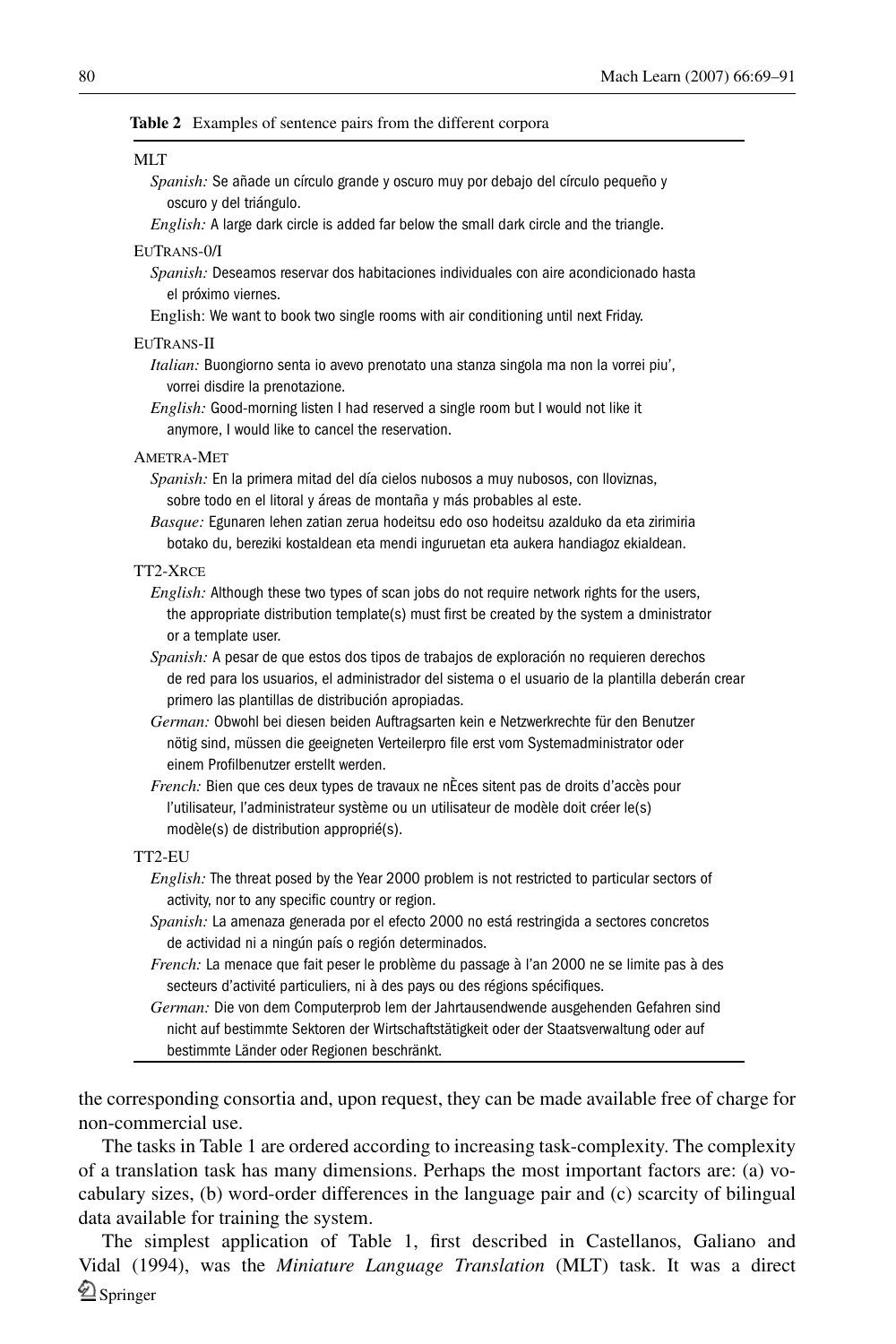extension for MT of the so called *Miniature Language Acquisition* task (MLA), originally introduced for testing the capabilities of (language) learning systems (Feldman et al., 1990).

MLT was a small task, with vocabularies of about 30 words, involving the translation of sentences used to describe and manipulate simple visual scenes. Three languages were considered: Spanish, English and German. Training and testing data were automatically generated according to the task specifications (Feldman et al., 1990; Castellanos, Galiano, & Vidal, 1994). For the experiments reviewed in the next section, 8*K* Spanish-English sentence pairs (about 120*K* running words per language) were used for training. Testing was performed on another 10*K* sentences different from those used in training (Vilar et al., 1996a).

Next application in difficulty was the EUTRANS-0 task, called *traveler task* in Vidal (1997). It was a much larger and practically motivated task established in the framework of the European Union speech-to-speech MT project EUTRANS (EuTrans, 2000). The task involved human-to-human communication situations in the front-desk of a hotel. Three large parallel corpora for this task were produced in a semi-automatic way for three language pairs: Spanish-English, Spanish-German and Spanish-Italian (Amengual et al., 2000).

The Spanish-English corpus contained 500*K* (171*K* different) sentence pairs, with Spanish/English vocabulary sizes of 689/514 words and test-set bigram perplexities of 6.8/5.6, respectively. Since the total size of this corpus was considered unrealistically large (almost 5*M* running words per language), a much reduced corpus, called EUTRANS-I, was built by randomly selecting 10*K* (6.8*K* different) sentence pairs for training and 3*K* (all different) for testing.

The EUTRANS task has proved very useful for development purposes and, recently, three new EUTRANS-I corpora have been produced for MT and STSMT experimentation for the following pairs of languages: Spanish-Catalan, Spanish-Basque and Portuguese-English (González et al., 2002; Picó et al., 2005; Pérez et al., 2005). For the sake of brevity, only Spanish-English data and results will be discussed here.

Apart from the multilingual corpora mentioned above, an additional Italian-English MT corpus was produced in the EUTRANS project (EuTrans, 2000). This corpus, referred to as EUTRANS-II, corresponds to a task significantly more complex and closer real life than those previously considered. In this case, a speech corpus was acquired by recording real phone calls to the (simulated) front desk of a hotel. An associated text corpus was obtained by manually transcribing the acquired Italian utterances and translating them into English. The resulting corpus is much smaller than the previous ones, while having four times larger vocabularies (2.5*K*/1.7*K* words). From this corpus, approximately 3*K* pairs of sentences (about 60*K* running words per language) were used for training the translation models and about 300 sentences were used for testing.

One of the most challenging pairs of languages we have ever considered is Spanish-Basque. The Basque is one of the official languages spoken in one part of Spain. The AMETRA project (González et al., 2004) was devoted to the development of tools to increase productivity of official stationery. Two specific tasks were studied, but we will only focus on one of them: AMETRA-MET. This corpus contains approximately 80*K* running words per language and consists of transcriptions of meteorological forecasts from a Basque TV channel. This corresponds to a relatively low-perplexity task with rather restricted semantic domain and vocabulary sizes around 1*K* words.

Recently, other applications have been considered in the context of the computer assisted translation (CAT) project *Trans-Type 2* (TT2) (Civera et al., 2004). Two sets of corpora were produced in this project: TT2-XRCE and TT2-EU, each set encompassing three language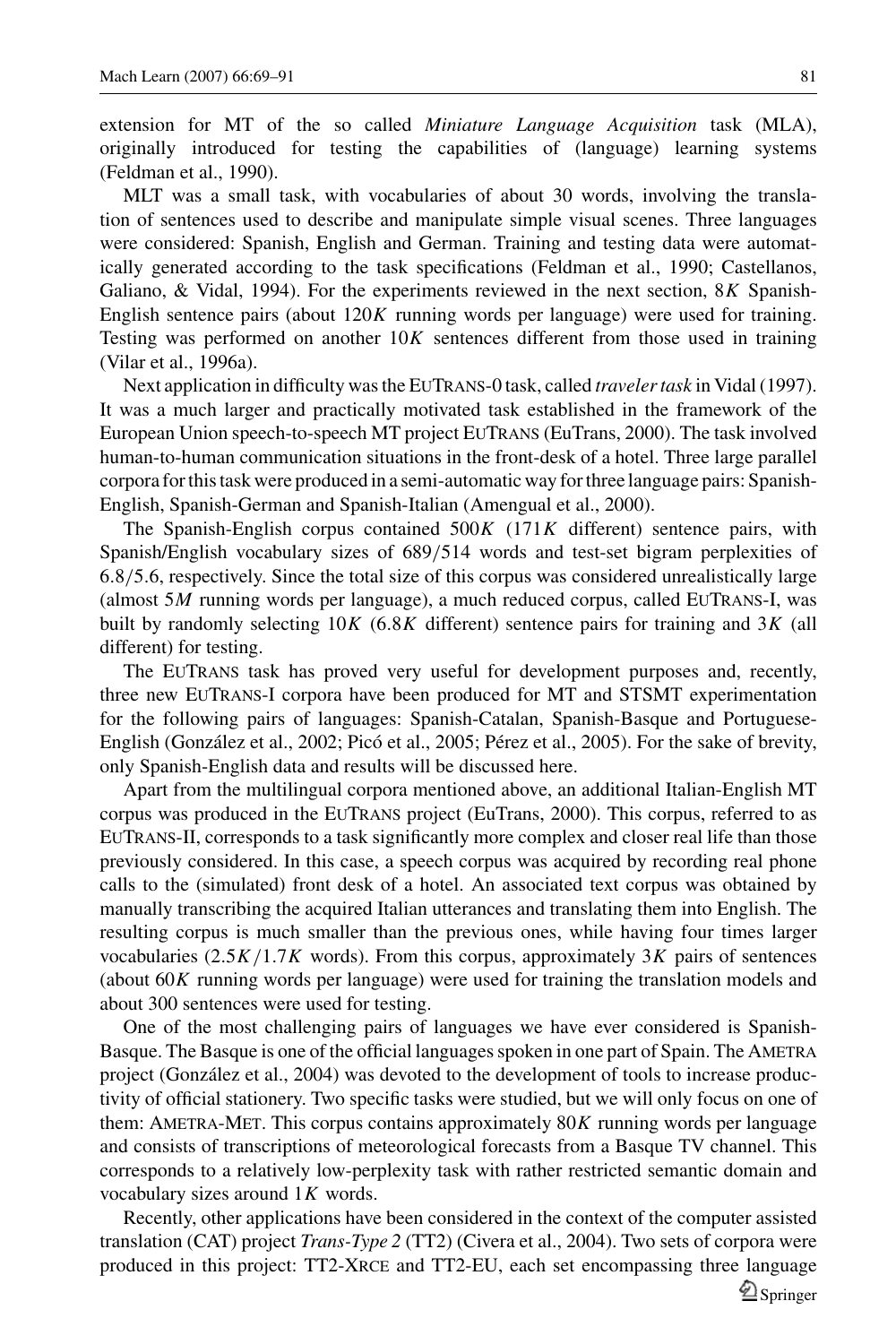pairs, English-Spanish, English-French and English-German (six pairs, considering both translation directions) (Khadivi & Goutte, 2003).

The first corpora, TT2-Xrce, is a collection of technical Xerox manuals which involve relatively large vocabularies of  $7-19K$  words and contain around 0.6 *M* running words per language. The second one, TT2-EU, corresponds to translations of the Bulletin of the European Union, which are publicly available on the Internet. The corpora used in the experiments reviewed in the next section contain about 6.3 *M* running words per language and the vocabulary sizes range from 84 to 154 *K* words.

8.2. Speech data and acoustic models used for STSMT

To test the capabilities of STSMT (speech-to-speech MT) systems, several speech-input corpora associated with some of the bi-text corpora described above have been collected. The main features of these corpora are summarized below. A few details are also given about the *acoustic hidden Markov models* (HMM) (Jelinek, 1998) trained with these corpora and used in the experiments discussed in the next section.

- MLT: 120 phonetically balanced Spanish utterances from a different task, uttered by 10 speakers, were used to train 26 very simple monophone acoustic units, each modeled by a *discrete* HMM with 3 states and 128 codewords. Testing was carried out on 100 Spanish sentences, randomly selected from the text test set, uttered by a four speakers (400 utterances in total). One of the test speakers was included among the 10 training speakers (Vilar et al., 1996a).
- EUTRANS-0 and EUTRANS-I: Acoustic models of 26 Spanish monophone units were also used. In this case each model was a left-to-right *continuous density* HMM (CDHMM). These models were trained with the HTK Toolkit (Young et al., 1997) using a Spanish corpus of 57*K* running words from 315 speakers (*Albayzin* corpus (Díaz-Verdejo et al., 1998)). 336 utterances (3*K* running words) by 4 speakers, not involved in training, were used for testing. Two versions of these speech data were used: The first one had *microphone quality*; i.e., 7.8 kHz bandwidth, 16 kHz sampling rate and 16 bits per sample linear resolution). From these data a second *telephone-quality* speech data set was produced, with 3.8 kHz bandwidth, 8 kHz sampling rate and 10 bits per sample linear resolution.
- EUTRANS-II: The speech corpus consisted of 7.9 hours of speech, uttered by 276 speakers over standard telephone lines. 52*K* running words by 252 speakers were used to train the acoustic HMMs and 278 utterances by 24 non-training speakers (5*K* running words) were used for testing (Casacuberta et al., 2004). In this case, more sophisticated acoustic modeling was adopted. More specifically, decision-tree clustered generalized CDHMM triphones (CART with 1,500 tied states plus silence) were trained using the HMM training tools of the RWTH (Aachen) speech processing group (Ney et al., 1998).

# 8.3. Performance measures

Measuring the accuracy of MT, STSMT and CAT systems is a difficult problem. In this article only automatically computed *objective* scores will considered, thereby avoiding to discuss assessment results based on *subjective*, human-expert based judgments. Generally speaking, these objective measures correlate fairly well with the quality subjectively assessed by human experts (Nießen et al., 2000; Nießen, 2003). However, given that a correct translation of a  $\mathcal{Q}_{\text{Springer}}$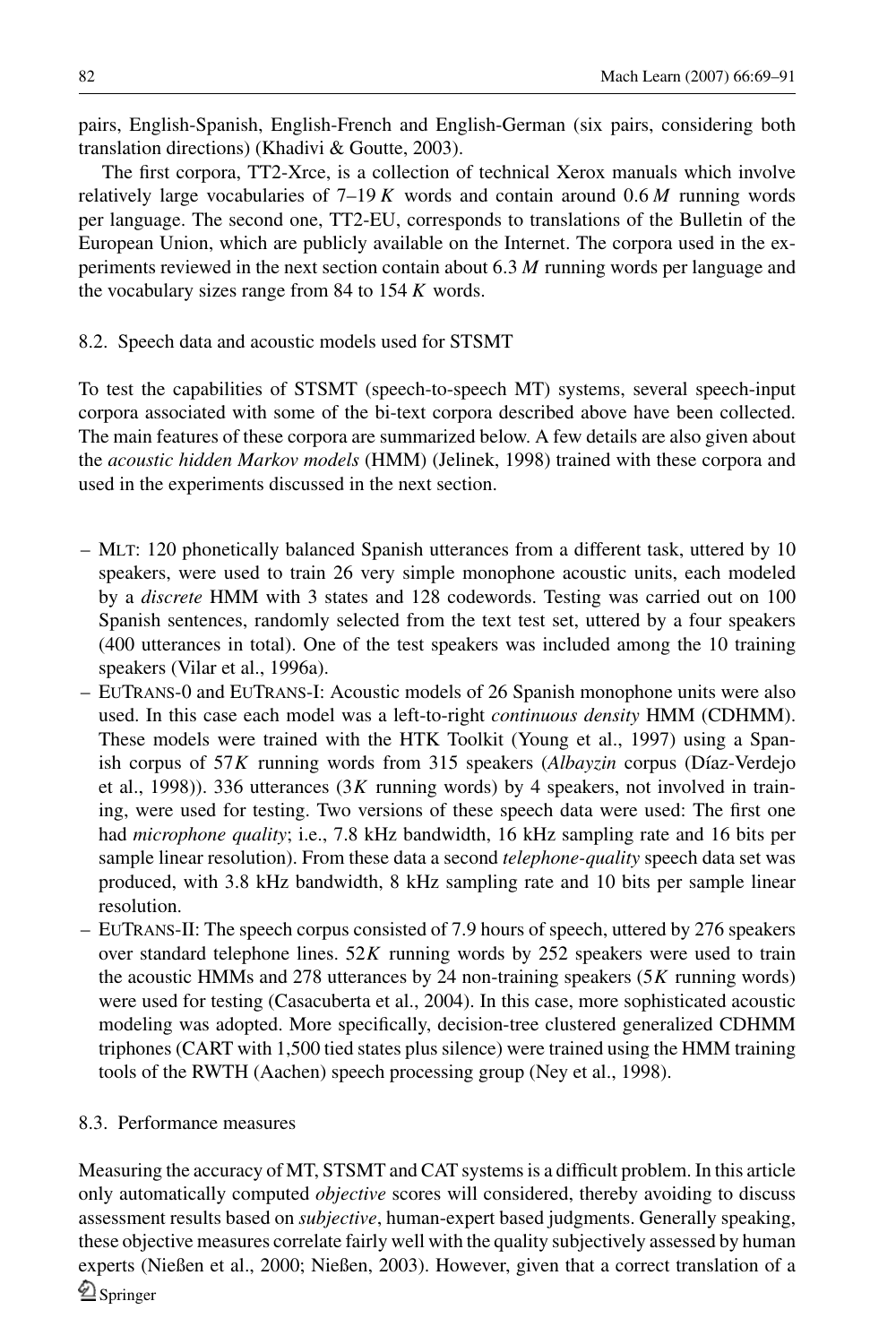given source utterance is by no means unique, objective measures based on single-reference test data always tend to be pessimistic.

- *Translation Word error Rate* (TWER) is the minimum number of word insertions, substitutions and deletions needed to match the system output with a *single* target sentence reference divided by the total number of reference words (Amengual et al., 2000; Nießen et al., 2000).
- *Key-Stroke Ratio* (KSR) is a measure used in the context of CAT to estimate the effort needed by a human translator to produce correct translations with the help of the CAT system. It is computed as the percentage of keys-strokes that a human translator had to type with respect to those needed to type the entire text without the help of the system (Cubel et al., 2003; Och, Zens, & Ney, 2003).

KSR is only relevant in CAT experiments and TWER applies both to STSMT and textinput MT. In real MT applications involving large vocabularies, a TWER of 20–30% is generally considered a reasonably good, useful result, and the same is true for the KSR in CAT applications.

In the MT community another interesting measure has recently been proposed, which is called *BiLingual Evaluation Understudy metric (BLEU)* (Papineni et al., 2002). Since many of the results overviewed here are older than the introduction of BLEU, for the sake of homogeneous presentation, this measure will not be reported in any of the experiments of the next section. Other measures that aimed at being closer to human evaluation have been proposed in Nießen et al. (2000) and Nießen (2003), but they were too expensive or time-consuming to be applicable in many of the experiments here considered.

# **9. Results**

Three types of results are reported to check the feasibility of stochastic finite state transducers for machine translation: Text-input MT, STSMT and CAT. Whenever available, these results are accompanied by others obtained by the well known AT statistical approach outlined in Section 7 (Och & Ney, 2004), using the very same training and test data. In many cases, results obtained by other state-of-the-art "competitive" (i.e., not based on SFST technology) MT techniques are also available. However, for the sake of presentation clarity, only the AT results will be presented, even though, in some cases, somewhat better results were obtained using the so called *phrase-based* approach (Tomás & Casacuberta, 2001).

### 9.1. Text-input translation results

Here we review the most significant MT experiments carried out with the different SFST learning techniques outlined in this article as applied to some of the corpora described in the previous section. A summary of selected results is given in Table 3.

OSTIA and OSTIA-DR have been applied to many relatively simple MT tasks. The first works, reported in Castellanos, Galiano, and Vidal (1994), were carried out on the MLT task. This task provided the first testbed for studying the capabilities and shortcomings of basic SFST learning techniques. It allowed, for instance, to understand the need for source and/or target language models in order to cope with insufficient training data and/or imperfect input text. All in all, very good results (TWER below 1%) were achieved for the MLT corpus using OSTIA-DR along error-correcting smoothing (Vilar, Vidal, & Amengual, 1996; Vilar et al., 1996a).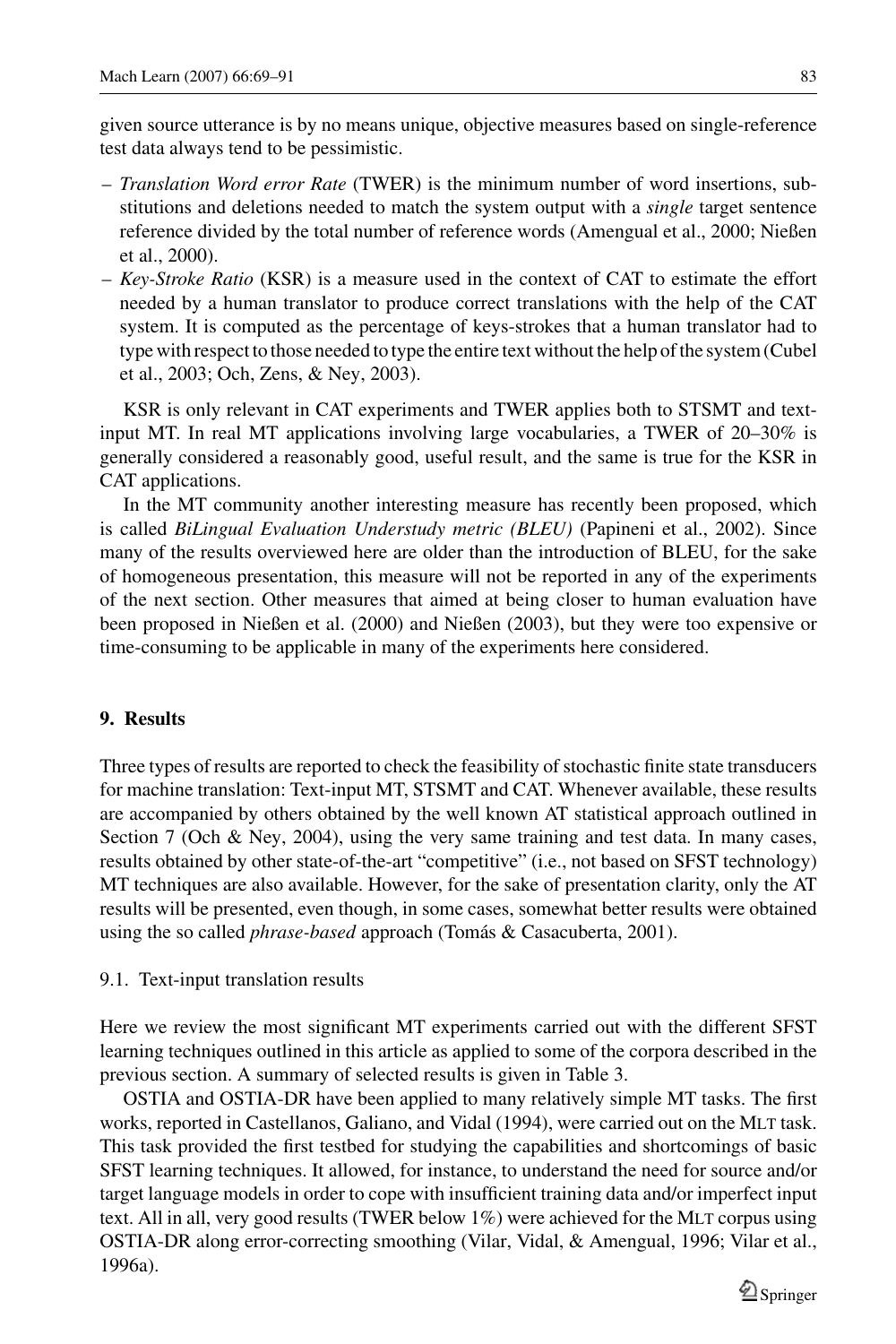**Table 3** Summary of Translation Word Error Rate (TWER %) for selected tasks of increasing difficulty—see details in Table1. In all the cases languages involved are Spanish-English, except for AMETRA-MET and EUTRANS-II which involve Spanish-Basque and Italian-English, respectively. Best results are typeset in boldface. AT stands for *statistical alignment templates* (see text for details)

| Task              | Year | <b>OSTIA</b> | OSTIA-DR | <b>OMEGA</b> | <b>GIATI</b> | AT |
|-------------------|------|--------------|----------|--------------|--------------|----|
| MLT               | 1993 | 3            | <1       |              |              |    |
| EUTRANS-0         | 1996 | $\approx$ 1  | ${<}1$   | ا >          | 3            |    |
| EUTRANS-I         | 1998 |              | >70      | 7            | 7            |    |
| EUTRANS-II        | 1999 |              | > 80     | 37           | 25           | 25 |
| <b>AMETRA-MET</b> | 2004 |              |          |              | 40           |    |
| TT2-XRCE          | 2004 |              |          |              | 45           | 40 |
| TT2-EU            | 2004 |              |          |              | 52           | 47 |

The application of OSTIA and OSTIA-DR to the more realistic EUTRANS task was first described in Vidal (1997). Very good results with EUTRANS-0 were reported in Vidal (1997) and additional results, both for EUTRANS-0 and EUTRANS-I, can be seen in Amengual et al. (2000). Using a categorized<sup>4</sup> version of the huge EUTRANS-0 training corpus, OSTIA-DR produced almost perfect models, with TWER lower than 1%. However, results degraded significantly when the more realistically sized EUTRANS-I training corpus was used. Since the learned models were clearly under-trained, error-correcting smoothing was needed in this case, leading to a text-input TWER close to 10% (EuTrans, 2000). Without using categories the TWER was exceedingly high  $(>70%)$  to be considered useful.

OMEGA was also tested on the EUTRANS-0 and EUTRANS-I corpora. While results on EUTRANS-0 were similar to or slightly worse than those of OSTIA, on the much smaller EUTRANS-I corpus, OMEGA was clearly better. Without using categories, OMEGA achieved error-correcting text-input TWER better than 7% (EuTrans, 2000) whereas, under the same conditions, OSTIA(-DR) completely failed to produce useful results.

Regarding the more difficult EUTRANS-II task, OSTIA could not be used at all in this task and OMEGA produced only moderately acceptable results (37% TWER) (Casacuberta et al., 2004).

The GIATI technique was tested with all the corpora of the EUTRANS project. TWER smaller than 7% and 25% were obtained for text input with EUTRANS-I and EUTRANS-II, respectively (Casacuberta & Vidal, 2004). The EUTRANS-II results are clearly better than those achieved by OMEGA under the same conditions. Overall, GIATI was among the best techniques tested in the framework of the EUTRANS project (EuTrans, 2000).

GIATI was also extensively used in the TT2 project (Barrachina et al., 2006). Apart from the CAT experiments which will be discussed later, plain MT empirical tests were also carried out using the TT2 corpora involving three language pairs (six by considering both translation directions of each pair). Table 3 shows only the Spanish-to-English results. For the TT2-XRCE and TT2-EU corpora, GIATI achieved 45% and 52% TWER, respectively, which were overcome by other statistical approaches. Results for the other languages pairs roughly showed a similar tendency.

GIATI has recently been successfully applied to versions of the EUTRANS-I task for Catalan-Spanish (González et al., 2002), Portuguese-English (Picó et al., 2005) and

Seven categories: proper names, dates, times of day, etc. Each instance of these categories was substituted by a corresponding non-terminal symbol.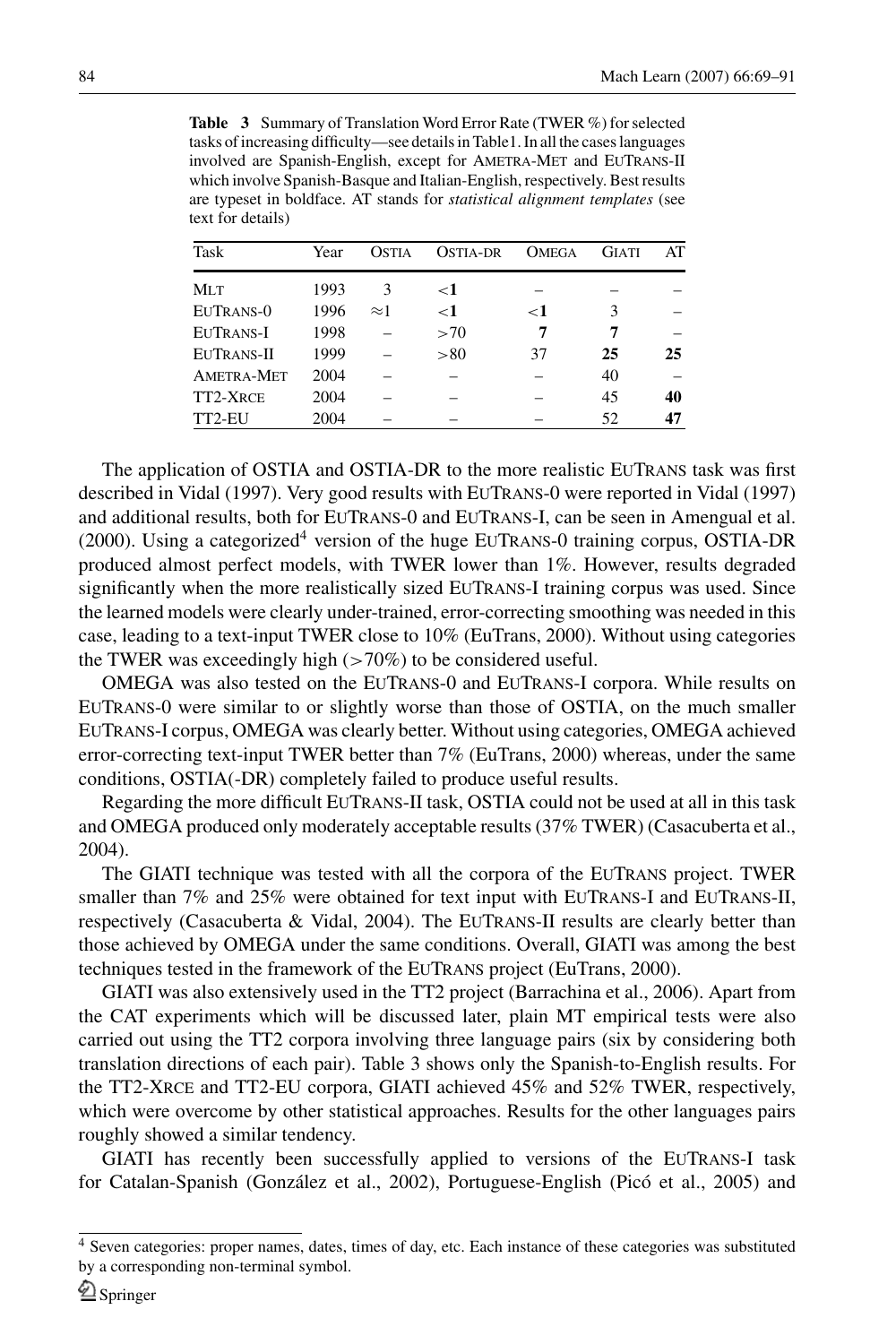Spanish-Basque (Pérez et al., 2005). Also in the Spanish-to-Basque pair, GIATI has been applied to the more practical, real task AMETRA-MET, where it achieved 40% TWER (González et al., 2004).

# 9.2. Speech-input translation results

In all the experiments discussed in this subsection, source-language utterances are translated into target-language sentences. These (text) sentences can be easily and accurately converted into target-language utterances by using available *text-to-speech* synthesizers.

The relative quality of the translations obtained by using the *serial* or the *integrated* architectures is discussed in Casacuberta et al. (2004). Here these details are omitted and, for each translation task and technique, only the best results are discussed (a summary appears in Table 4).

The first *speech-input* experiments were carried out with OSTIA-DR applied to the MLT task, leading to very good performance (3% TWER) with very simple (*discrete*) acoustic models (Vidal, 1997). Using better (*continuous-density*) acoustic modeling, OSTIA-DR also achieved very good results in (microphone) speech-input experiments with EUTRANS-0 (Vidal, 1997; Amengual et al., 2000).

OMEGA transducers learned with EUTRANS-0 and EUTRANS-I were also tested with speech-input. Results were good for EUTRANS-0 and only moderately good for EU-TRANS-I, with about 13% and 18% TWER for microphone and telephone speech, respectively (Casacuberta et al., 2004). Regarding the significantly more difficult EUTRANS-II task, OSTIA could not be used at all and OMEGA produced only moderately acceptable results: less than 50% TWER (Casacuberta et al., 2004).

The GIATI technique was successfully tested with all the speech corpora of the EUTRANS project. While results for EUTRANS-0 were slightly worse than those of OSTIA-DR or OMEGA, GIATI clearly overcame these techniques when trained with the more realistic EUTRANS-I and EUTRANS-II corpora. In EUTRANS-I, GIATI achieved 8% and 13% TWER for microphone and telephone speech-input, respectively, and in the (telephone-input) experiments with EUTRANS-II it produced about 38% TWER. Overall, GIATI was among the best techniques tested in the framework of the EUTRANS project (EuTrans, 2000).

Further GIATI speech-input translation results for Catalan-to-Spanish, Portuguese-to-English and Spanish-to-Basque tasks can be found in González et al. (2002), Picó et al.  $(2005)$  and Pérez et al.  $(2005)$ .

| Task       | Acoustics  | OSTIA-DR | <b>OMEGA</b> | <b>GIATI</b> | AT |
|------------|------------|----------|--------------|--------------|----|
| MLT        | microphone | 3        |              |              |    |
| EUTRANS-0  | microphone | 2        | 4            | 6            |    |
|            | telephone  |          | 8            | 11           | 10 |
| EUTRANS-I  | microphone |          | 13           | 8            |    |
|            | telephone  |          | 18           | 13           | 13 |
| EUTRANS-II | telephone  |          | 49           | 38           | 38 |

**Table 4** Speech-input *word error rate* and *translation word error rate* (TWER %) for different STSMT tasks. AT stands for *statistical alignment templates*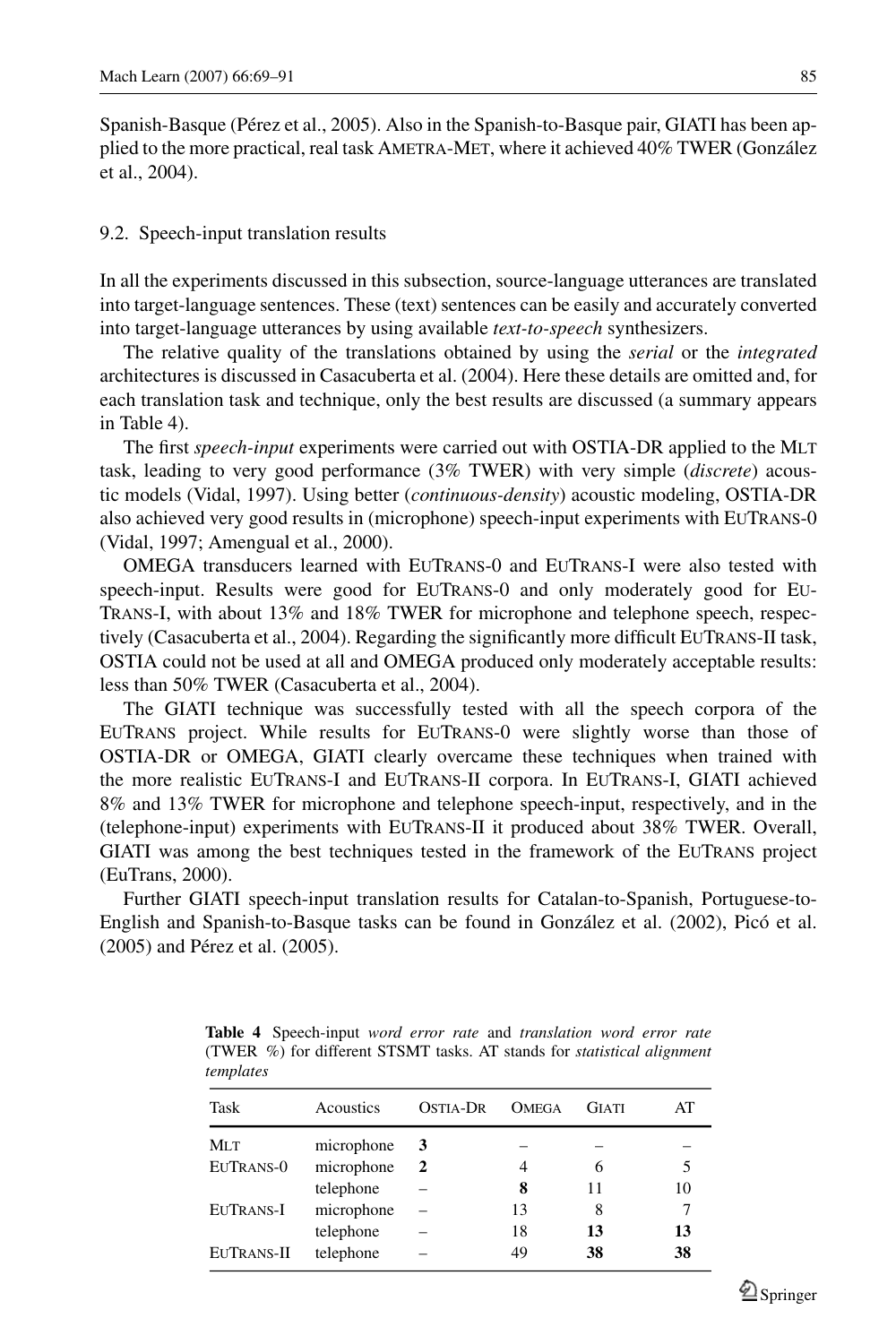| Task        | Languages | <b>GIATI</b> | AT |
|-------------|-----------|--------------|----|
| <b>XRCE</b> | $En - Sp$ | 22           | 23 |
|             | $Sp - En$ | 27           | 24 |
|             | $En - Fr$ | 44           | 40 |
|             | Ge - En   | 47           | 46 |
| EU          | $En - Sp$ | 33           | 33 |
|             | $Sp - En$ | 31           | 31 |
|             | $En - Fr$ | 30           | 34 |
|             | Ge - En   | 39           | 38 |

**Table 5** Key Stroke Ratio (KSR %) for two CAT tasks in different languages. AT stands for *statistical alignment templates*. Languages: En = English,  $Sp = Spanish$ ,  $Fr = French$  and  $Ge = German$ 

# 9.3. Computer-assisted translation results

Recently, GIATI has also been used in the context of the CAT project *Trans-Type 2* (TT2) (Civera et al., 2004; Cubel et al., 2005). Results on the TT2-XRCE task were promising and were even better for most language pairs of the more difficult TT2-EU task (Table 5). As with the results reported in Section 9.1, in these tasks of moderate/large difficulty, the CAT performance of GIATI also tends to fall behind that of other statistical approaches. Further results for French to English and English to German on TT2-XRCE and TT2-EU can be found in Cubel et al. (2005).

Apart from these results, GIATI has been used in one of the prototypes which have shown better practical behavior according to real human tests on the XEROX task (Macklovitch, 2004).

# **10. Conclusions**

A number of techniques to learn stochastic finite-state transducers for machine translation have been reviewed. One of the interesting reasons for the use of SFST in MT is the existence of very efficient search algorithms for translation. On the other hand, finite-state transducer inference techniques are generally less computationally expensive than most pure statistical approaches. Although it can be argued that SFST are too simplistic models to cope with the complex nature of natural language, it is also well known that many natural language phenomena can be adequately represented by finite-state devices (Kornai, 1985). Finally, SFST allow for an easy integration with other knowledge sources, such as acoustics models, leading to very effective solutions to speech translation.

Our review has started with techniques mainly falling under the traditional grammatical inference paradigm. While these techniques have proven able to learn very adequate MT models for non-trivial tasks, the amount of training sentence pairs needed often becomes prohibitive in real-world situations. Other techniques have also been reviewed that circumvent this problem by increasingly relying on statistically-derived information.

As task complexity increases, we think that statistically-based learning is the most promising framework, particularly in those tasks where the assumption of left-to-right alignments leads to huge SFSTs. By explicitly allowing non left-to-right alignments, statistical models can represent more complex natural language phenomena in a more compact form, but they generally exhibit very high computational learning and translation costs as compared  $\bigcirc$  Springer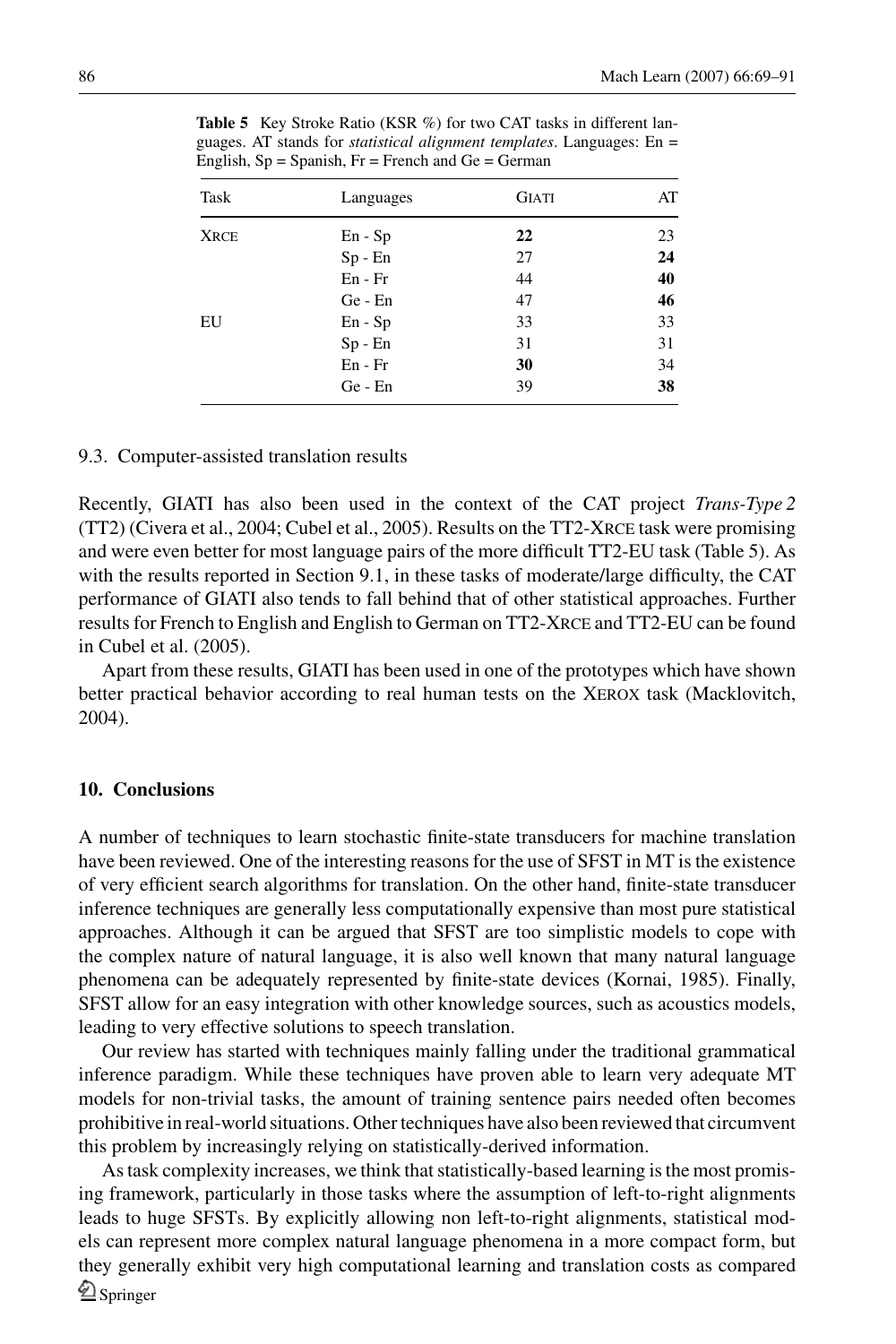with the corresponding algorithms for finite-state models. This problem has been addressed in Vilar, Vidal, and Amengual (1996), where a *word-reordering* of the target sentence, based on statistical alignments, is proposed for SFST learning. The reordering algorithm adds some meta-symbols to the resulting target sentences that can later help recover the correct word order. While results presented in Vilar, Vidal, and Amengual (1996) for the (very simple) MLT task were promising, further studies revealed that more work is actually needed to develop adequate word/phrase reordering techniques that would lead to significant SFST size reduction in real MT applications. Other promising techniques proposed to reduce the size of SFST trained with large corpora are based on word categorization (Barrachina & Vilar, 1999). However, again, further studies are needed to assess the possibilities of these techniques to achieve significant size reductions, without losing translation accuracy.

With respect to the different SFST learning techniques tested, the results presented in this article clearly suggest that GIATI is the only one that can cope with translation tasks under real conditions of vocabulary sizes and amounts of training data available. However, as task complexity increases, GIATI tends to fall behind other approaches that rely more explicitly on statistics.

One of the shortcomings of GIATI comes from the fact that it needs a *given* bilingual segmentation of the training pairs in order to determine the *"extended alphabet"* and the corresponding morphisms. Clearly, for a given translation pair, there are many possible bilingual segmentations; but the present version of GIATI does not take advantage of this fact, thereby making less profit from the (always scarce) training data. A possible way to deal with this problem is to develop a new GIATI version which is more explicitly based on statistics, as proposed in Vidal and Casacuberta (2004) and Andrés (2005). The main idea is to consider the bilingual segmentation of the training pairs as a "hidden variable". The EM algorithm is then used to simultaneously optimize the segment boundaries and the *n*-gram parameters that model the concatenation of the bilingual segments. Therefore, an additional advantage of this derivation is that it no longer has to rely on "external" statistical techniques to obtain an "adequate bilingual segmentation", or make use of heuristics to transform pairs of sentences into conventional strings. Finally, it should be emphasized that this new GIATI version can retain the interesting advantage that the learned models directly admit a simple finite-state representation.

All the reviewed techniques have been tested on practical MT tasks considered in many Spanish and European projects and company contracts, involving a large variety of languages such as Spanish, English, Italian, German, French, Portuguese, Catalan and Basque. As a result of these projects a number of prototypes have been implemented and successfully tested under real (or at least realistic) conditions. On-line demonstrations of some of these prototypes are available at http://prhlt.iti.es/demos/demos.htm.

**Acknowledgments** The authors wish to thank the anonymous reviewers for their criticisms and suggestions.

# **References**

- Alshawi, H., Bangalore, S., & Douglas, S. (2000). Learning dependency translation models as collections of finite state head transducers. *Computational Linguistics*, *26*(1), 45–60.
- Amengual, J., Benedí, J., Casacuberta, F., Castaño, A., Castellanos, A., Jiménez, V., Llorens, D., Marzal, A., Pastor, M., Prat, F., Vidal, E., & Vilar, J. (2000). The EuTrans-I speech translation system. *Machine Translation*, *15*, 75–103.
- Amengual, J., Sanchis, A., Vidal, E., & Benedí, J. (2001). Language simplification through error-correcting and grammatical inference techniques. *Machine Learning*, *44*, 143–159.

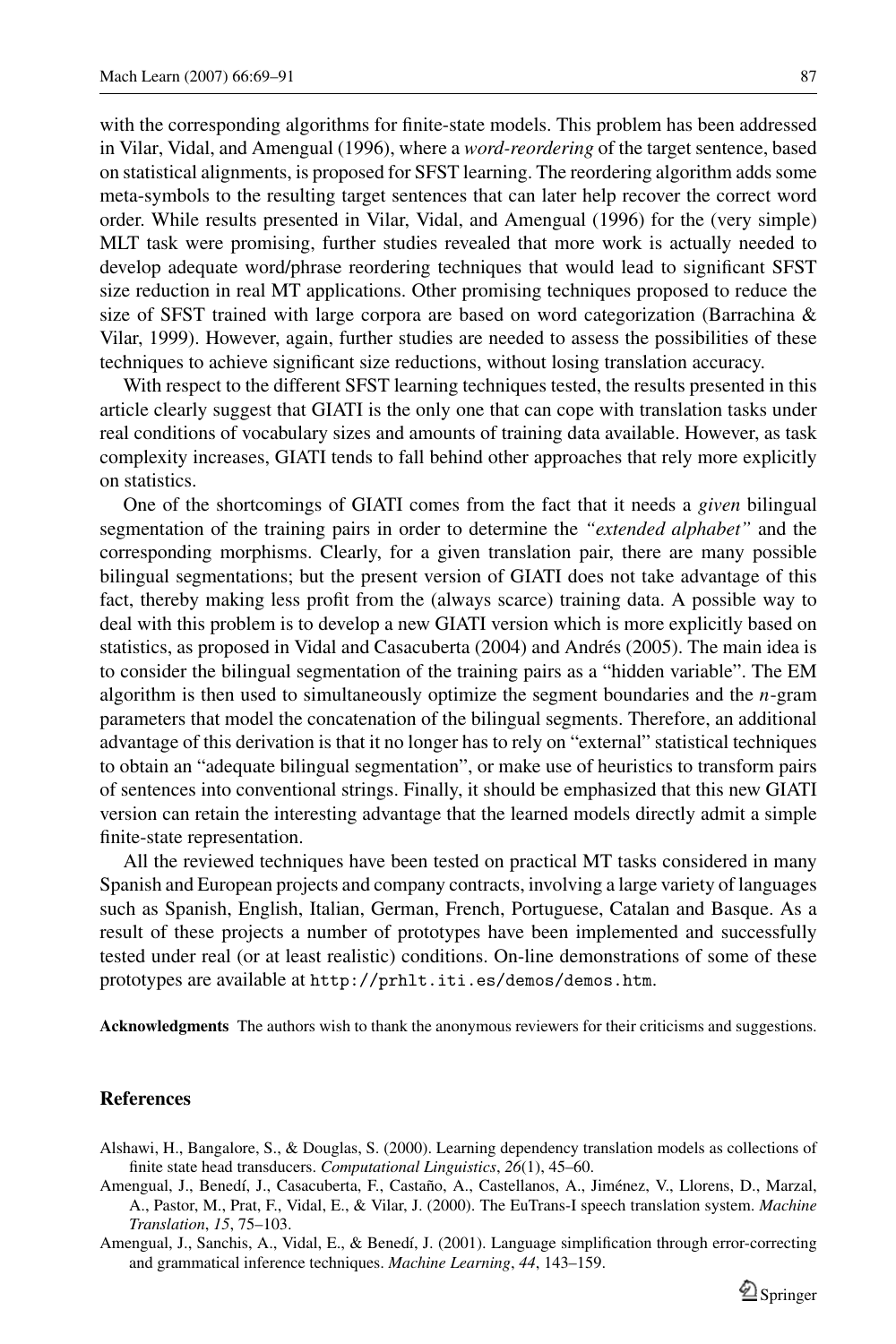- Amengual, J., & Vidal, E. (1998). Efficient error-corecting viterbi parsing. *IEEE Transactions on Pattern Analysis and Machine Intelligence*, *20*(10), 1109–1116.
- Andrés, J. (2005). N-HSEST: N-history segmented enumerable stochastic transducer. Technical Report DSIC-II/16/05, Departamento de Sistemas Informáticos y Computación, Universidad Politécnica de Valencia.
- Bangalore, S., & Riccardi, G. (2003). Stochastic finite-state models for spoken language machine translation. *Machine Translation*, *17*(3), 165–184.
- Barrachina, S., Bender, O., Casacuberta, F., Civera, J., Cubel, E., Khadivi, S., Lagarda, A., Ney, H., Tomás, J., Vidal, E., & Vilar, J.-M. (2006). Statistical approaches to computer-assisted translation. *To be published*.
- Barrachina, S., & Vilar, J. M. (1999). Bilingual clustering using monolingual algorithms. In *Proceedings of the 8th International Conference on Theoretical and Methodological Issues in Machine Translation (TMI 99)*, (pp. 77–87), University College, Chester, England.
- Berger, A. L., Brown, P. F., Pietra, S. A. D., Pietra, V. J. D., Gillett, J. R., Kehler, A. S., & Mercer, R. L. (1996). Language translation apparatus and method of using context-based translation models. United States Patent, No. 5510981.
- Berstel, J. (1979). *Transductions and context-free languages*. B. G. Teubner Stuttgart.
- Brown, P. F., Cocke, J., Pietra, S. A. D., Pietra, V. J. D., Jelinek, F., Lafferty, J. D., Mercer, R. L., & Roosin, P. S. (1990). A statistical approach to machine translation. *Computational Linguistics*, *16*(2), 79–85.
- Brown, P. F., Pietra, S. A. D., Pietra, V. J. D., & Mercer, R. L. (1993). The mathematics of statistical machine translation: Parameter estimation. *Computational Linguistics*, *19*(2), 263–311.
- Casacuberta, F. (2000). Inference of finite-state transducers by using regular grammars and morphisms. In *Grammatical inference: Algorithms and applications. Proceedings of the 5th ICGI*, vol. 1891 of *Lecture Notes in Computer Science* (pp. 1–14). Springer-Verlag.
- Casacuberta, F., & de la Higuera, C. (2000). Computational complexity of problems on probabilistic grammars and transducers. In *Grammatical inference: Algorithms and applications. Proceedings of the 5th ICGI*, vol. 1891 of *Lecture Notes in Computer Science* (pp. 15–24). Springer-Verlag.
- Casacuberta, F., Ney, H., Och, F. J., Vidal, E., Vilar, J. M., Barrachina, S., García-Varea, I., Llorens, D., Martínez, C., Molau, S., Nevado, F., Pastor, M., Picó, D., Sanchis, A., & Tillmann, C. (2004). Some approaches to statistical and finite-state speech-to-speech translation. *Computer Speech and Language*, *18*, 25–47.
- Casacuberta, F., & Vidal, E. (2004). Machine translation with inferred stochastic finite-state transducers. *Computational Linguistics*, *30*(2), 205–225.
- Casacuberta, F., Vidal, E., & Picó, D. (2005). Inference of finite-state transducers from regular languages. *Pattern Recognition*, *38*, 1431–1443.
- Castellanos, A., Galiano, I., & Vidal, E. (1994). Application of OSTIA to machine translation tasks. In R. C. Carrasco, & J. Oncina (Eds.), *Grammatical inference and applications, Proceedings of 2nd ICGI*, vol. 862 of *Lecture Notes in Computer Science* (pp. 93–105). Springer-Verlag.
- Castellanos, A., Vidal, E., Varó, A., & Oncina, J. (1998). Language understanding and subsequential transducer learning. *Computer Speech and Language*, *12*, 193–228.
- Charniak, E., Knight, K., & Yamada, K. (2003). Syntax-based language models for statistical machine translation. In *Proceedings of the Machine Translation Summit IX*, (pp. 40–46), New Orleans, Louisiana, USA.
- Civera, J., Vilar, J., Cubel, E., Lagarda, A., Barrachina, S., Casacuberta, F., Vidal, E., Picó, D., & González, J. (2004). A syntactic pattern recognition approach to computer assisted translation. In A. Fred, T. Caelli, A. Campilho, R. P. Duin, & de Ridder, D. (Eds.), *Advances in statistical, structural and syntactical pattern recognition. Proceedings of the Joint IAPR International Workshops on Syntactical and Structural Pattern Recognition and Statistical Pattern Recognition*, Lecture Notes in Computer Science (pp. 207–215). Springer-Verlag.
- Cubel, E., Civera, J. F. C., Lagarda, A. L., Vilar, J. M., & Vidal, E. (2005). Hybrid stochastic finite-state learning techniques and search algorithms (deliverable d5.3). Technical report, TransType2(IST-2001-32091), ITI.
- Cubel, E., González, J., Lagarda, A., Casacuberta, F., Juan, A., & Vidal, E. (2003). Adapting finite-state translation to the transtype2 project. In *Proceedings of the Joint Conference Combining the 8th International Workshop of the European Association for Machine Translation and the 4th Controlled Language Applications Workshop* (pp. 54–60), Dublin, Ireland.
- Díaz-Verdejo, J., Peinado, A., Rubio, A., Segarra, E., Prieto, N., & Casacuberta, F. (1998). Albayzin: A task oriented spanish speech corpus. In *Proceedings of First International Conference on Language Resources and Evaluation (LREC-98)* (vol. 1, pp. 497–501).
- EuTrans (2000). Example-based language translation systems. Final report. Technical report, Instituto Tecnológico de Informática, Fondazione Ugo Bordoni, Rheinisch Westfälische Technische Hochschule Aachen Lehrstuhl für Informatik VI, Zeres GmbH Bochum: Long Term Research Domain, Project Number 30268.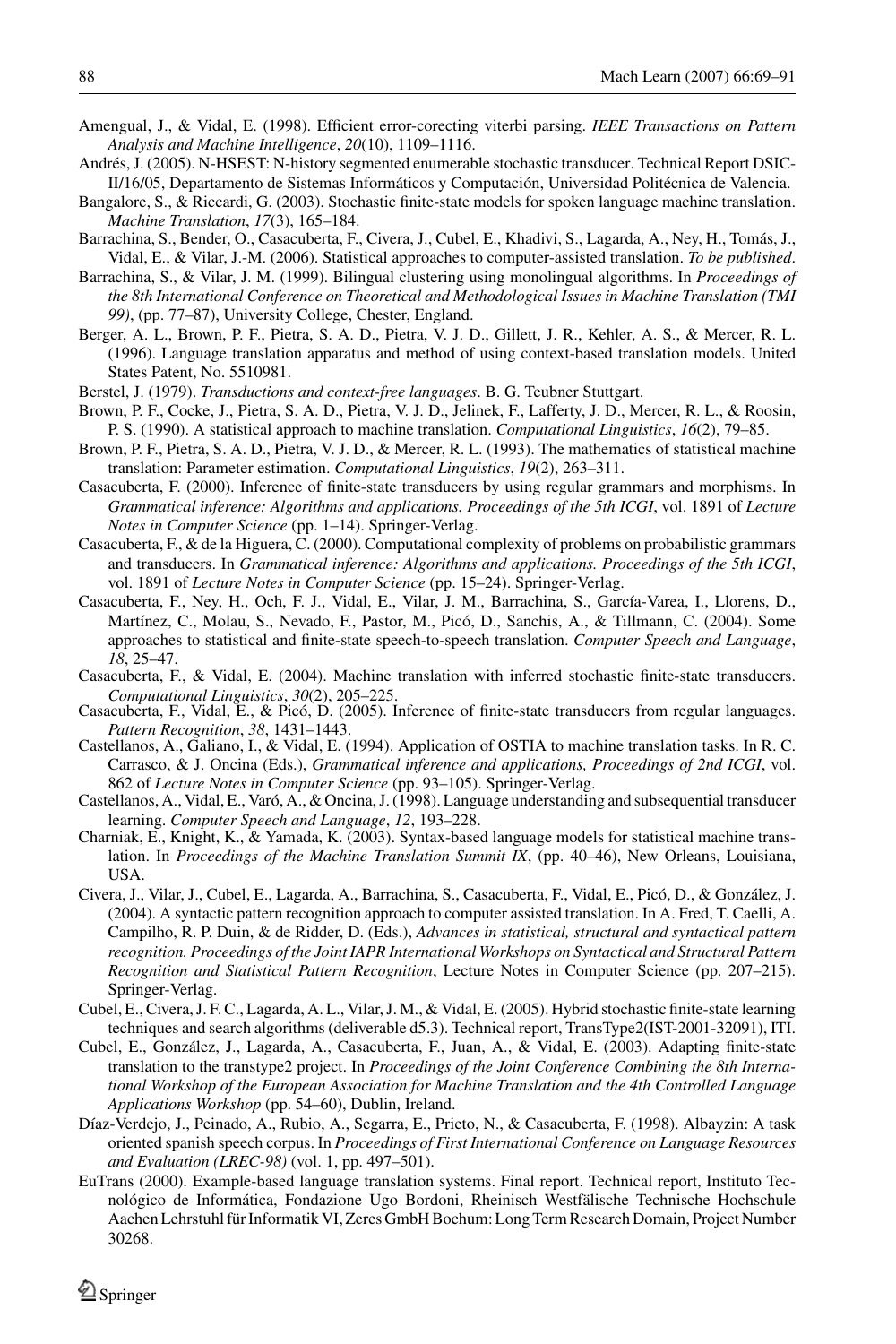- Extra (1997). Extensions of the text and speech translation system to restricted domains that can be learnt from examples. Universitat Jaume I and Universitat Politècnica de València, CICYT project.
- Feldman, J. A., Lakoff, G., Stolcke, A., & san Hollbach Weber, S. (1990). Miniature Language Acquisition: A touchstone for cognitive science. Technical Report TR-90-009, International Computer Science Institute, Berkeley, California (EEUU).
- Germann, U. (2003). Greedy decoding for statistical machine translation in almost linear time. In M. Hearst, & M. Ostendorf (Eds.), *Proceedings of the Human Language Technology and North American Association for Computational Linguistics Conference (HLT/NAACL)* (pp. 72–79), Edmonton, Alberta, Canada.
- Gonz´alez, J., Nevado, F., Navarro, J., Pastor, M., Casacuberta, F., Vidal, E., Fabregat, F., de Val, J., Arenas, L., Pla, F., & Tomás, J. (2002). SISHITRA: Sistemas de traducción catalán-castellano y castellano-catalán con entrada de texto y voz. In *Actas de las II Jornadas en Tecnología del Habla*, Granada. Red Temática en Tecnologías del Habla.
- González, J., Ortiz, D., Tomás, J., & Casacuberta, F. (2004). A comparison of different statistical machine translation approaches for Spanish-to-Basque translation. In *Proceedings of the Terceras Jornadas de Tecnolog´ıa del Habla* (pp. 213–218). Valencia, Spain.
- Jelinek, F. (1998). *Statistical methods for speech recognition*. Cambridge, MA. The MIT Press.
- Khadivi, S. & Goutte, C. (2003). Tools for corpus alignment and evaluation of the alignments (deliverable d4.9). Technical report, TransType2(IST-2001-32091), RWTH Aachen and Xerox Co.
- Knight, K. (1999). Decoding complexity in word-replacement translation models. *Computational Linguistics*, *25*(4), 607–615.
- Knight, K., & Al-Onaizan, Y. (1998). Translation with finite-state devices. In *Proceedings of the 4th AMTA Conference* (pp. 421–437). Langhorne, Pennsylvania.
- Knight, K., Al-Onaizan, Y., Curin, J., Jahr, M., Lafferty, J., Melamed, D., Purdyand, D., Och, F., Smith, N., & Yarowsky, D. (1999). EGYPT a statistical machine translation toolki. http://www.clsp. jhu.edu/ws99/projects/mt/. An NFS Workshop: Language Engineering for Students and Professionals Integrating Research and Education.
- Koehn, P. (2004). Pharaoh: a beam search decoder for phrase-based statistical machine translation models. In *Proceedings of the The 6th Conference of the Association for Machine Translation in the Americas (AMTA04)*, vol. 3265 of *Lecture Notes in Artificial Intelligence* (pp. 115–124). Georgetown University, Washington DC, USA: Springer.
- Kornai, A. (1985). Natural languages and the chomsky hierarchy. In *Proceedings of the Second Conference on European CChapter of the Association for Computational Linguistics* (pp. 1–7). Morristown, NJ, USA. Association for Computational Linguistics.
- Kumar, S., & Byrne, W. (2003). A weighted finite state transducer implementation of the alignment template model for statistical machine translation. In *Proceedings of the 2003 Human Language Technology Conference of the North American Chapter of the Association for Computational Linguistics* (pp. 63–70). Edmonton.
- Kumar, S., Deng, Y., & Byrne, W. (2006). A weighted finite state transducer translation template model for statistical machine translation. *Natural Language Engineering 12*(1), 35–75.
- Langlais, P., Foster, G., & Lapalme, G. (2000). TransType: A computer-aided translation typing system. In *Proceedings of the Workshop on Embedded Machine Translation Systems (NAACL/ANLP2000)* (pp. 46–52). Seattle, Washington.
- Llorens, D., Vilar, J. M., & Casacuberta, F. (2002). Finite state language models smoothed using *n*-grams. *International Journal of Pattern Recognition and Artificial Intelligence*, *16*(3), 275–289.
- Macklovitch, E. (2004). The contribution of end-users to the transtype2 project. In *Proceedings of the 6th Conference of the Association for Machine Translation in the Americas (AMTA-2004)* (pp. 197–207). TT<sub>2</sub>
- Mäkinen, E. (1999). Inferring finite transducers. Technical Report A-1999-3. University of Tampere.
- Marcu, D., & Wong, W. (2002). A phrase-based joint probability model for statistical machine translation. In *Proceedings of the Conference on Empirical Methods in Natural Language Processing and Very Large Corpora EMNLP-02* (pp. 133–139). Philadelphia PA, USA.
- Ney, H., Martin, S., & Wessel, F. (1997). Statistical language modeling using leaving-one-out. In S. Young, & G. Bloothooft (Eds.),*Corpus-Based Statiscal Methods in Speech and Language Processing* (pp. 174–207). Kluwer Academic Publishers.
- Ney, H., Nießen, S., Och, F. J., Sawaf, H., Tillmann, C., & Vogel, S. (2000). Algorithms for statistical translation of spoken language. *IEEE Transactions on Speech and Audio Processing*, *8*(1), 24– 36.
- Ney, H., Welling, L., Ortmanns, S., Beulen, K., & Wessel, F. (1998). The RWTH large vocabulary continuous speech recognition system. In *Proceeding of the International Conference on Acoustic, Speech and Signal Processing* (pp. 853–856).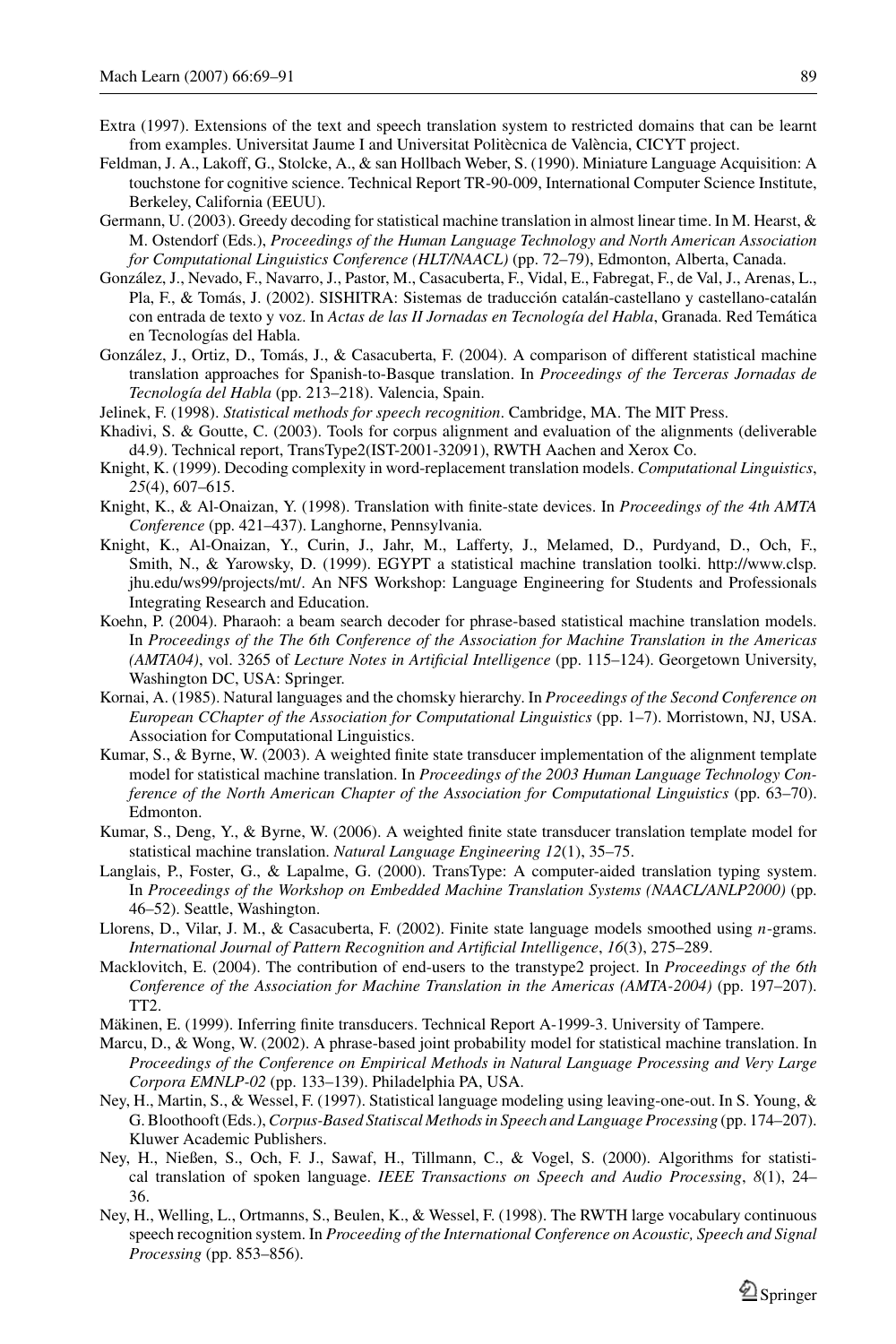- Nießen, S. (2003). Improving statistical machine translation using morpho-syntactic information. PhD thesis, RWTH Aachen, Germany.
- Nießen, S., Och, F., Leusch, G., & Ney, H. (2000). An evaluation tool for machine translation: Fast evaluation for MT research. In *Proceedings of the 2nd International Conference on Language Resources and Evaluation* (pp. 39–45). Athens, Greece.
- Och, F., & Ney, H. (2003). A systematic comparison of various statistical alignment models. *Computational Linguistics*, *29*(1), 19–51.
- Och, F., & Ney, H. (2004). The alignment template approach to statistical machine translation. *Computational Linguistics*, *30*(4), 417–449.
- Och, F., Zens, R., & Ney, H. (2003). Efficient search for interactive statistical machine translation. In *Proceedings of the 10th Conference of the European Chapter of the Association for Computational Linguistics (EACL)* (pp. 387–393). Budapest, Hungary.
- Oncina, J., García, P., & Vidal, E. (1993). Learning subsequential transducers for pattern recognition interpretation tasks. *IEEE Transactions on Pattern Analysis and Machine Intelligence*, *15*(5), 448– 458.
- Oncina, J., & Varó, M. (1996). Using domain information during the learning of a subsequential transducer. In *Grammatical Inference: Learning Syntax from Sentences*, vol. 1147 of *Lecture Notes on Computer Science* (pp. 313–325).
- Ortiz, D., García-Varea, I., & Casacuberta, F. (2005). Thot: a toolkit to train phrase-based statistical translation models. In *Proceedings of the Tenth Machine Translation Summit* (pp. 141–148). Phuket, Thailand.
- Papineni, K., Roukos, S., Ward, T., & Zhu, W.-J. (2002). BLEU: A method for automatic evaluation of machine translation. In*Proceedings of the 40th Annual Meeting of the Association Computational Linguistics (ACL)* (pp. 311–318) Philadelphia PA, USA.
- Pérez, A., Casacuberta, F., Torres, I., & Guijarrubia, V. (2005). Finite state transducers based on K-TSS grammars for speech translation. In *Proceedings of the Finite-State Methods and Natural Language Processing (FSMNLP 2005)* (pp. 270–272) Helsinki, Finland.
- Picó, D., & Casacuberta, F. (2001). Some statistical-estimation methods for stochastic finite-state transducers. *Machine Learning*, *44*, 121–141.
- Picó, D., Caseiro, D., González, J., Trancoso, I., & Casacuberta, F. (2005). Finite-state transducer inference for a speech-input portuguese-to-english machine translation system. In *Proceedings of Interspeech'2005 - Eurospeech: 9th European Conference on Speech Communication and Technology* (pp. 2277–2280). Lisbon, Portugal.
- Picó, D., Tomás, J., & Casacuberta, F. (2004). GIATI: A general methodology for finite-state translation using alignments. In *Statistical, Structural and Syntactical Pattern Recognition. Proceedings of the Joint IAPR Intternational Workshops SSPR2004 and SPR2004*, vol. 3138 of *Lecture Notes in Computer Science* (pp. 216–223). Lisboa, Portugal: Springer-Verlag.
- SisHiTra (2001). Hybrid systems for the catalan-to-spanish transaltion from text and speech. Instituto Tecnológico de Informática and Universitat d'Alacant, CICYT project.
- TeFaTe (2003). Finite-state technologies for specialized translation. Universitat Politècnica de València and Universitat d'Alacant, CICYT project.
- Tillmann, C., & Ney, H. (2003). Word reordering and a dynamic programming beam search algorithm for statistical machine translation. *Computational Linguistics*, *29*(1), 97–133.
- Tom´as, J., & Casacuberta, F. (2001). Monotone statistical translation using word groups. In *Proceedings of the Machine Translation Summit VIII* (pp. 357–361). Santiago de Compostela.
- Tomás, J., & Casacuberta, F. (2006). Monotone and non-monotone phrase-based statistical machine translation. *To be published*.
- Tomás, J., Lloret, J., & Casacuberta, F. (2005). Phrase-based alignment models for statistical machine translation. In *Proceedings of the Iberian Conference on Pattern Recognition and Image Analysis*, vol. 3523 of *Lecture Notes in Computer Science* (pp. 605–613). Estoril (Portugal), Springer-Verlag.
- Tracom (1995). Spoken language translation and understanding using learning techniques from examples. Universitat Politècnica de València and Universitat Jaume I, CICYT project.
- TransType2 (2001). TT2. TransType2—Computer Assisted Translation. Project Technical Annex.
- Tsukada, H., & Nagata, M. (2004). Efficient decoding for statistical machine translation with a fully expanded WFST model. In *Proceedings of the 2004 Conference on Empirical Methods in Natural Language Processing* (pp. 427–433). Barcelona.
- Vidal, E. (1997). Finite-state speech-to-speech translation. In *Proceedings of the International Conference on Acoustics Speech and Signal Processing (ICASSP-97),* (vol.1, pp. 111–114). Munich.
- Vidal, E., & Casacuberta, F. (2004). Learning finite-state models for machine translation. In *Grammatical inference: Algorithms and applications. Proceedings of the 7th International Coloquium ICGI 2004*, vol. 3264 of *Lecture Notes in Artificial Intelligence* (pp. 16–27). Athens, Greece: Springer, Invited conference.